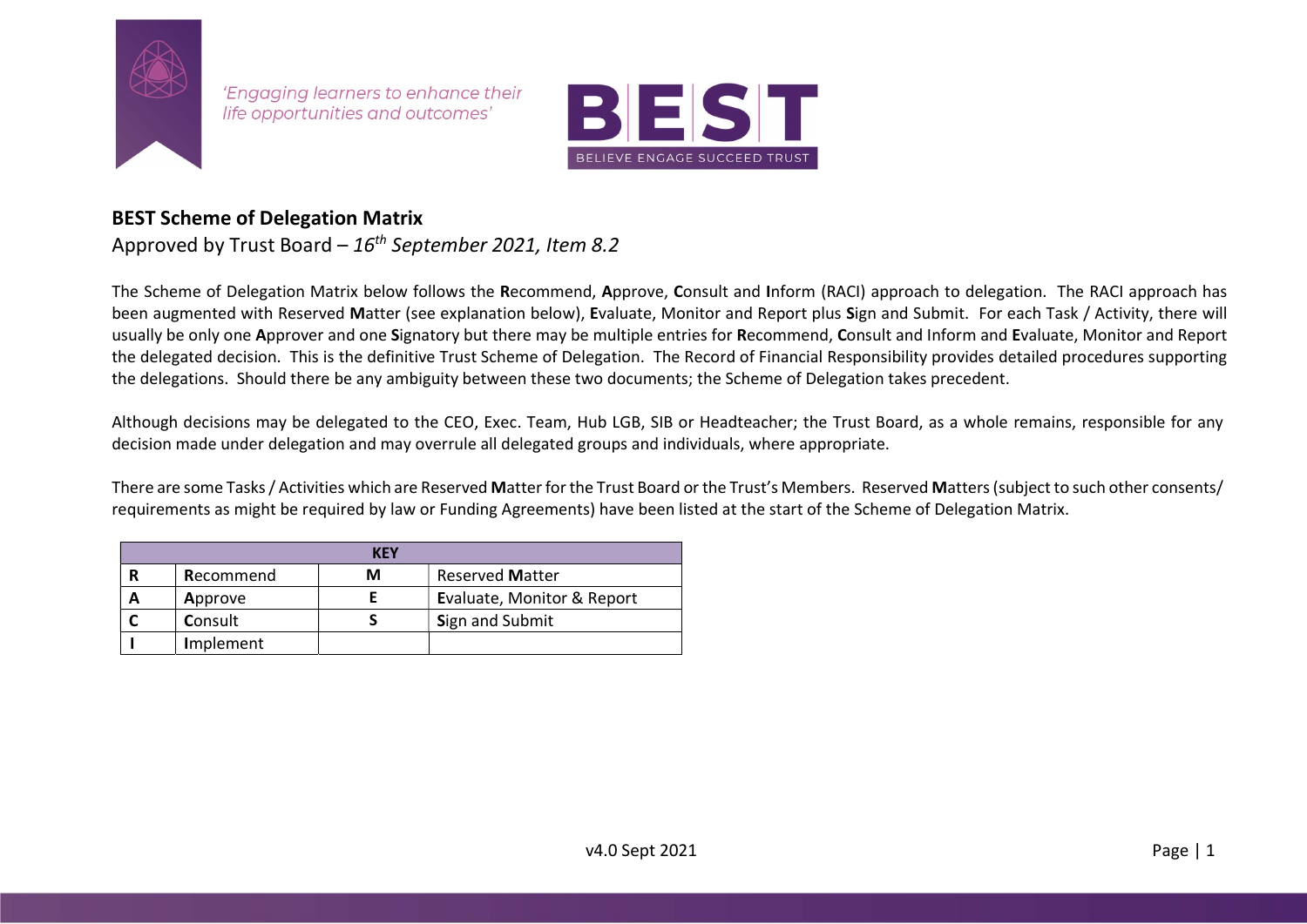|     |                 |       |       | <b>Level of Delegation</b> |            |            |    |                             |
|-----|-----------------|-------|-------|----------------------------|------------|------------|----|-----------------------------|
| Id. | Task / Activity | Mems. | Trust | Exec.                      | <b>CEO</b> | Hub        | HT | <b>Comments</b>             |
|     |                 |       | Board | Team <sup>*</sup>          |            | <b>LGB</b> |    | $^*$ includes CEO as member |

|      | 1. GOVERNANCE                                                                                                                  |   |                |              |              |              |              |                                                                 |
|------|--------------------------------------------------------------------------------------------------------------------------------|---|----------------|--------------|--------------|--------------|--------------|-----------------------------------------------------------------|
| 1.1  | Change the name of the Trust                                                                                                   | M | $\mathsf{R}$   |              |              |              |              |                                                                 |
| 1.2  | <b>Change the Objects</b>                                                                                                      | M | R              |              |              |              |              | Requires Secretary of State for<br>Education's consent.         |
| 1.3  | Change the structure of the Trust Board                                                                                        | M | R              |              |              |              |              |                                                                 |
| 1.4  | <b>Approve Trust Articles of Association</b>                                                                                   | M | $\mathsf{R}$   |              |              |              |              |                                                                 |
| 1.5  | <b>Amend Trust Articles of Association</b>                                                                                     | M | $\mathsf{R}$   |              |              |              |              | Requires approval from DfE.                                     |
| 1.6  | <b>Appoint and remove Members</b>                                                                                              | M | $\mathsf{R}$   |              |              |              |              | DfE to be made aware via GIAS.                                  |
| 1.7  | Appoint and remove Trustees / Directors                                                                                        | M | $\mathsf{R}$   |              |              |              |              | DfE to be informed via GIAS. Companies<br>House to be informed. |
| 1.8  | Pass a resolution to wind up the Trust                                                                                         | M | $\mathsf{R}$   |              |              |              |              | Requires approval from DfE.                                     |
| 1.9  | Approve and amend Trust Scheme of Delegation                                                                                   |   | $\overline{A}$ | $\mathsf{C}$ | C            | $\mathsf{C}$ | $\mathsf{C}$ |                                                                 |
| 1.10 | Change the name of a school                                                                                                    |   | M              | R            | Ċ            | ${\sf R}$    | C            |                                                                 |
| 1.11 | Determine the educational character, mission or<br>ethos of the schools                                                        |   | M              | R            | $\mathsf C$  | $\mathsf R$  | C            |                                                                 |
| 1.12 | Approve and alter the constitution and terms of<br>reference of any committee of the Trust Board,<br>including Hub LGBs / SIBs |   | A              |              |              |              |              |                                                                 |
| 1.13 | Terminate a Supplemental Funding Agreement for<br>a school                                                                     |   | M              |              |              |              |              |                                                                 |
| 1.14 | Establish a trading company                                                                                                    |   | M              | R.           |              |              |              |                                                                 |
| 1.15 | Sell, purchase, mortgage or charge any land in<br>which the MAT has an interest                                                |   | M              | R.           |              |              |              |                                                                 |
| 1.16 | Approve the estimates for major projects                                                                                       |   | M              |              | R.           | $\mathsf{C}$ | $\mathsf{C}$ |                                                                 |
| 1.17 | Appoint investment advisors                                                                                                    |   | M              |              |              |              |              |                                                                 |
| 1.18 | Approve Trust leadership structure                                                                                             |   | A              | R            | $\mathsf{C}$ |              |              |                                                                 |
| 1.19 | Approve membership of new, converter or<br>sponsored schools                                                                   |   | A              | $\mathsf{R}$ | C            |              |              |                                                                 |
| 1.20 | <b>Establish Trust Committees and working groups</b><br>other than 1.22 and 1.23                                               |   | Α              | R            | C            |              |              |                                                                 |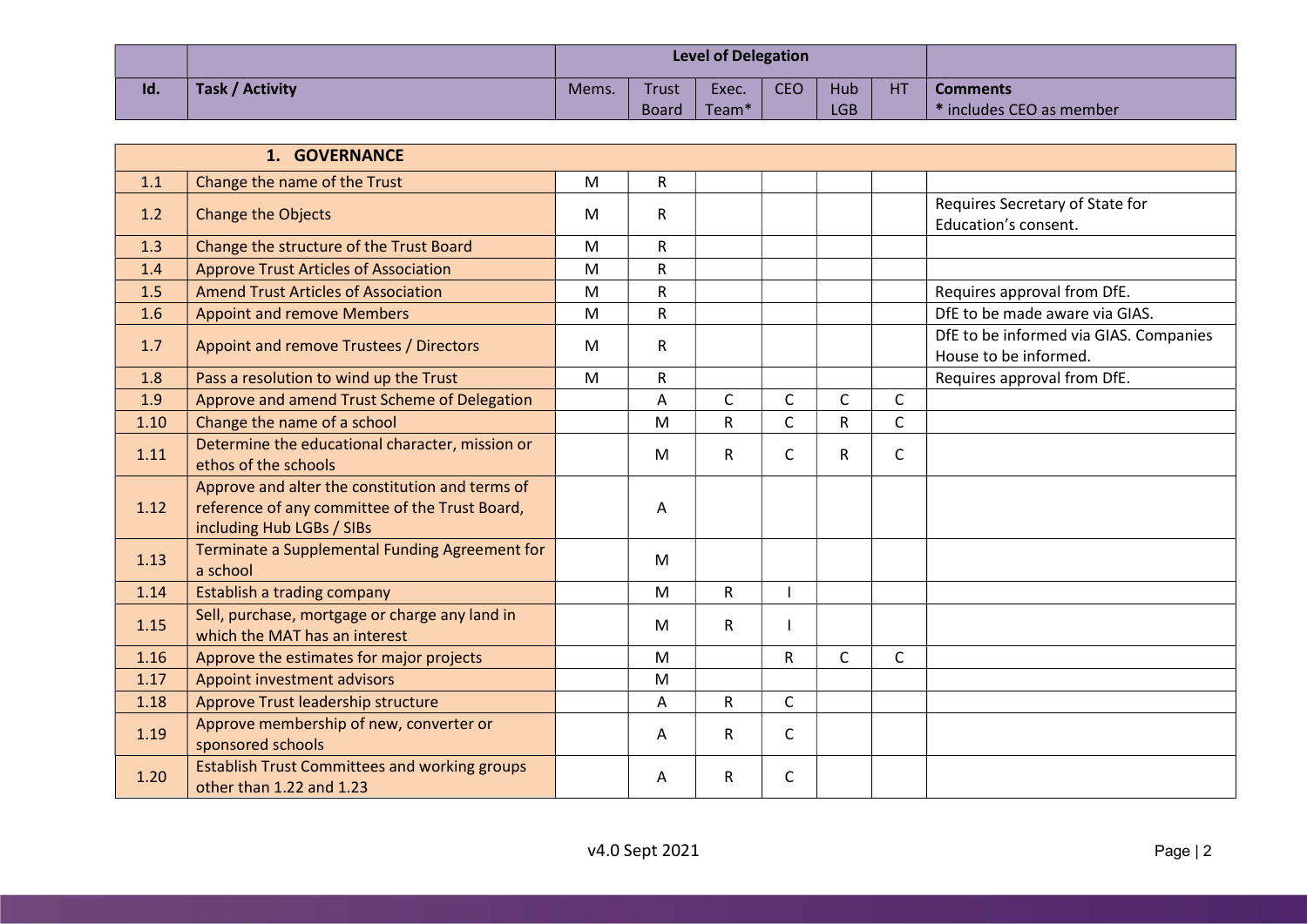|     |                 |       |              | <b>Level of Delegation</b> |            |            |    |                          |
|-----|-----------------|-------|--------------|----------------------------|------------|------------|----|--------------------------|
| Id. | Task / Activity | Mems. | Trust        | Exec.                      | <b>CEO</b> | Hub        | НT | <b>Comments</b>          |
|     |                 |       | <b>Board</b> | Team <sup>*</sup>          |            | <b>LGB</b> |    | * includes CEO as member |

| 1.21 | <b>Establish Hub LGBs</b>                                                        | A |              |              |              |              | Recommended that Hub LGBs meet six<br>times each academic year                                                       |
|------|----------------------------------------------------------------------------------|---|--------------|--------------|--------------|--------------|----------------------------------------------------------------------------------------------------------------------|
| 1.22 | <b>Establish Hub LGB working groups</b>                                          |   |              |              | A            | $\mathsf{C}$ |                                                                                                                      |
| 1.23 | <b>Appoint Chair of Trust Board</b>                                              | Α |              |              |              |              |                                                                                                                      |
| 1.24 | <b>Appoint CEO and Accounting Officer</b>                                        | A |              |              |              |              |                                                                                                                      |
| 1.25 | <b>Appoint CFO</b>                                                               | Α |              |              |              |              |                                                                                                                      |
| 1.26 | Appoint Executive Team and Trust Strategy Lead                                   | A |              |              |              |              |                                                                                                                      |
| 1.27 | <b>Appoint Trust Board Advisors</b>                                              | A | R            | $\mathsf{C}$ |              |              |                                                                                                                      |
| 1.28 | <b>Appoint Chair of Hub LGB</b>                                                  |   |              |              | A            |              | Except for inaugural Chairs who are Trust<br>Board appointees                                                        |
| 1.29 | <b>Remove Chair of Hub LGB</b>                                                   | A | $\mathsf{R}$ |              |              |              |                                                                                                                      |
| 1.30 | Appoint and remove Deputy Chair of Hub LGB                                       |   |              |              | A            |              |                                                                                                                      |
| 1.31 | Appoint (and remove) Chair(s) of Trust<br>Committees                             | A |              |              |              |              |                                                                                                                      |
| 1.32 | Appoint (and remove) Trust Committee members                                     | Α |              |              |              |              |                                                                                                                      |
| 1.33 | Appoint (and remove) SIB members                                                 | Α | $\mathsf{C}$ | $\mathsf{C}$ |              |              |                                                                                                                      |
| 1.34 | Appoint other Hub LGB members                                                    |   |              |              | A            | $\mathsf{C}$ |                                                                                                                      |
| 1.35 | Remove other Hub LGB members                                                     | Α |              |              |              |              |                                                                                                                      |
| 1.36 | Appoint (and remove) Clerk to Trust Board                                        | A |              |              |              |              |                                                                                                                      |
| 1.37 | Appoint (and remove) Clerk to SIB                                                | Α |              |              |              |              |                                                                                                                      |
| 1.38 | Appoint (and remove) Clerk to Hub LGB / SIB                                      |   |              |              | Α            |              |                                                                                                                      |
| 1.39 | Organise calendar of Trust Board and Hub LGB<br>meetings                         | A | $\mathsf{C}$ | R            | $\mathsf{C}$ | $\mathsf{C}$ | Board required to meet at least three<br>times a year<br>Recommended to have 6 Hub LGB<br>meetings per academic year |
| 1.40 | Register of business interests - Trustees and<br><b>Executive Team</b>           | A | C            | C            |              |              | Clerk to Board to maintain                                                                                           |
| 1.41 | Establish and maintain Trust register of business<br>interests for Hub LGB / SIB |   |              |              | Α            | $\mathsf{C}$ | Hub LGB / SIB Clerk to maintain                                                                                      |
| 1.42 | <b>Establish a Trustees' and Governors' Expenses</b><br>Policy                   | A | R/1          | C            | C/1          | C            |                                                                                                                      |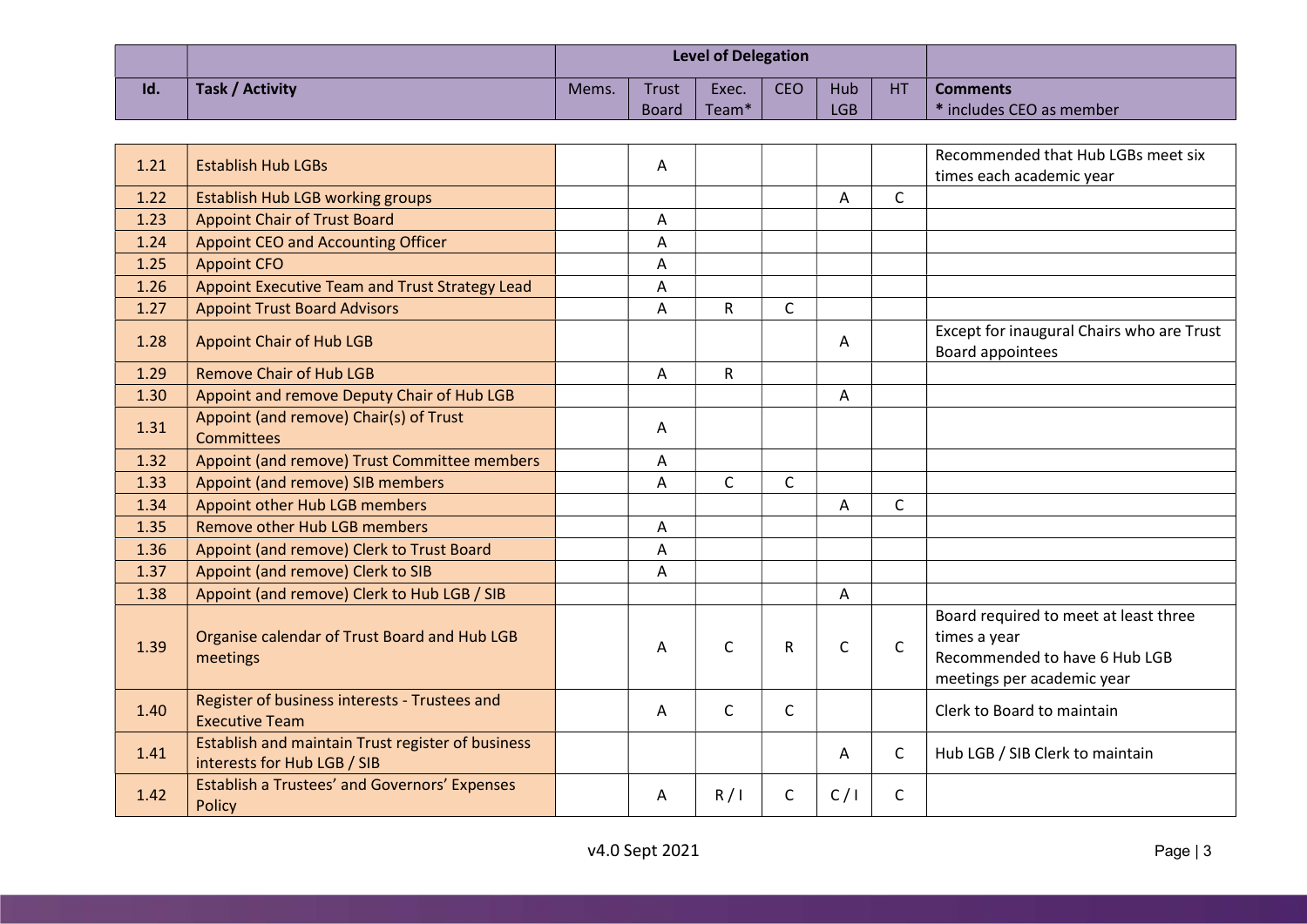|     |                 |       |              | <b>Level of Delegation</b> |            |            |    |                                     |
|-----|-----------------|-------|--------------|----------------------------|------------|------------|----|-------------------------------------|
| Id. | Task / Activity | Mems. | Trust        | Exec.                      | <b>CEO</b> | Hub        | HT | <b>Comments</b>                     |
|     |                 |       | <b>Board</b> | Team <sup>*</sup>          |            | <b>LGB</b> |    | <sup>*</sup> includes CEO as member |

| 1.43 | Provision for disadvantaged pupils, including<br>those receiving pupil premium and those on the<br><b>SEND register</b> |     |          |   | A/E          | C/I                       | Annual report to Hub LGB from<br>Headteacher<br>Part of reporting to Trust Board                                      |
|------|-------------------------------------------------------------------------------------------------------------------------|-----|----------|---|--------------|---------------------------|-----------------------------------------------------------------------------------------------------------------------|
| 1.44 | Consider whether or not Hub LGB exercises<br>delegation of functions to individuals or<br>committees                    |     |          |   | A/I          | $\mathsf{C}$              |                                                                                                                       |
| 1.45 | Regulate the Hub LGB procedures (where not set<br>out in law)                                                           |     |          |   | Α            |                           |                                                                                                                       |
| 1.46 | Trustee / Hub LGB / SIB Governor's Code of<br>Conduct                                                                   |     |          |   | 1/E          |                           | Trust's Code of Conduct to be used<br>Note - separate Code of Conduct for<br>Trustees to reflect charity requirements |
| 1.47 | <b>Complete annual Skills Audit and Governance</b><br><b>Effectiveness Review - Trust Board</b>                         | 1/E |          |   |              |                           | Led by Chair of Trust Board                                                                                           |
| 1.48 | <b>Complete annual Skills Audit and Governance</b><br>Effectiveness Review - Hub LGB / IB                               |     |          |   | 1/E          |                           | Led by Chair of Hub LGB / SIB                                                                                         |
|      | 2. TRUST AND SCHOOL PERFORMANCE AND                                                                                     |     |          |   |              |                           |                                                                                                                       |
|      | <b>STANDARDS</b>                                                                                                        |     |          |   |              |                           |                                                                                                                       |
|      |                                                                                                                         |     |          |   |              |                           |                                                                                                                       |
| 2.1  | <b>Trust Strategic Plan</b>                                                                                             | A   | $R^{**}$ | C | $\mathsf{C}$ | C                         | ** in conjunction with Trust Strategy Lead                                                                            |
| 2.2  | Appoint an School Improvement Board (SIB) for<br>schools below Ofsted grading of Good or<br>Outstanding                 | Α   |          |   |              |                           | Chair of SIB provides monthly progress<br>reports to Exec and to Board                                                |
| 2.3  | Develop and monitor a rolling 3 year school<br>development plan incorporating a detailed 1 year<br>plan                 |     |          |   | A            | $\frac{1}{2}$<br>$E^{**}$ | School Strategic Plan to be consistent<br>with Trust Strategic Plan<br>** in conjunction with Trust Strategy Lead     |
| 2.4  | Ensuring the school provides at least a Good level<br>of education to all pupils.                                       |     |          |   | A/E          |                           | Part of CEO's report to Trust Board                                                                                   |
| 2.5  | Ensuring at least Good school progress and<br>standards                                                                 |     |          |   | A/E          |                           | Part of CEO's report to Trust Board                                                                                   |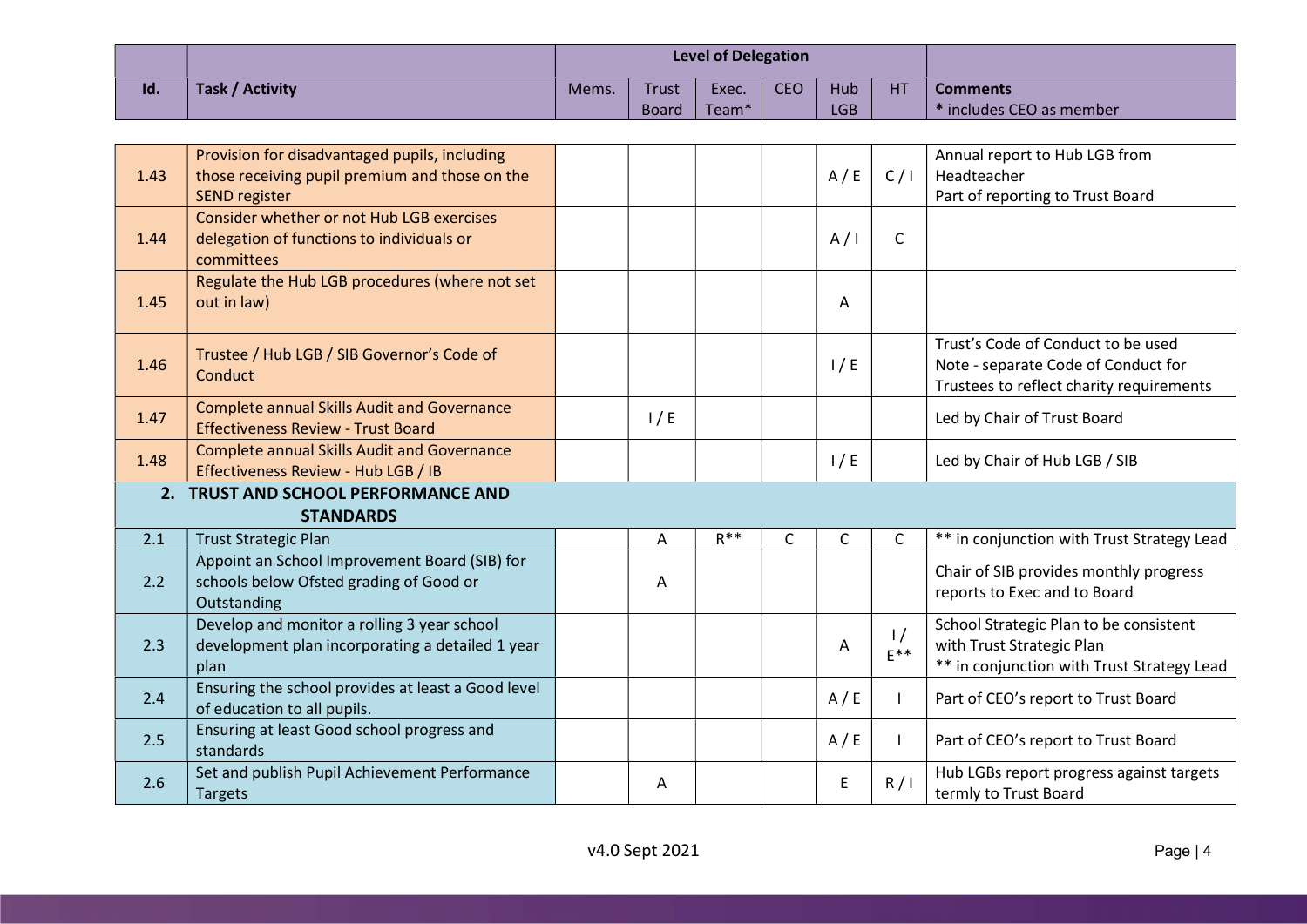|     |                 |       |              | <b>Level of Delegation</b> |            |            |    |                                     |
|-----|-----------------|-------|--------------|----------------------------|------------|------------|----|-------------------------------------|
| Id. | Task / Activity | Mems. | Trust        | Exec.                      | <b>CEO</b> | Hub        | HT | <b>Comments</b>                     |
|     |                 |       | <b>Board</b> | Team <sup>*</sup>          |            | <b>LGB</b> |    | <sup>*</sup> includes CEO as member |

| 2.7  | Annual School Performance Review                                                                 |       |   |              | E           |              | Summary report to Trust Board                                                                                     |
|------|--------------------------------------------------------------------------------------------------|-------|---|--------------|-------------|--------------|-------------------------------------------------------------------------------------------------------------------|
| 2.8  | EYFS Policy, EYFS Plan and Quality of Provision                                                  |       |   |              | A/E         | R/1          | To be consistent across Trust                                                                                     |
| 2.9  | Curriculum Policy, implementation and review in<br>the light of any changes to national policies | Α     |   | $\mathsf{C}$ | C/<br>$F^*$ | R/I          | ** Hub LGB / SIB to review annually,<br>reporting to Trust Board                                                  |
| 2.10 | <b>Teaching &amp; Learning Policy</b>                                                            |       |   |              | A/E         | R/1          |                                                                                                                   |
| 2.11 | <b>SEND Policy</b>                                                                               | A     | R |              | R/E         | C/1          |                                                                                                                   |
| 2.12 | SEND Plan and Quality of Provision                                                               |       |   |              | E           | $1**$        | ** in conjunction with Trust Strategy Lead                                                                        |
| 2.13 | Supporting pupils with medical conditions                                                        |       |   |              | E           | A            |                                                                                                                   |
| 2.14 | Sex Education policy and implementation                                                          | A     |   | $\mathsf C$  | C/E         | R/1          |                                                                                                                   |
| 2.15 | <b>Vocational Policy</b>                                                                         |       |   |              | A/E         | R/1          |                                                                                                                   |
| 2.16 | <b>Religious Education Policy</b>                                                                | A     |   |              | C/E         | R/1          |                                                                                                                   |
| 2.17 | <b>Collective Worship Policy</b>                                                                 | $A^*$ |   |              | C / E       | R/1          |                                                                                                                   |
| 2.18 | Maintain teaching standards                                                                      |       |   |              | $E^*$       |              | * Annual report to Trust Board                                                                                    |
| 2.19 | Determination of which subject options are to be<br>taught, given the available resources        |       |   |              | A           | R/1          |                                                                                                                   |
| 2.20 | Responsibility for each child's education                                                        |       |   |              | E           |              |                                                                                                                   |
| 2.21 | Monitor for any political indoctrination                                                         |       |   |              | E           |              |                                                                                                                   |
| 2.22 | Accessibility plan                                                                               |       |   |              | A/E         | R/1          |                                                                                                                   |
| 2.23 | Transport plan                                                                                   |       |   |              | A/E         | R/1          |                                                                                                                   |
| 2.24 | Home-school agreement document                                                                   |       |   |              | E           | A/I          |                                                                                                                   |
| 2.25 | Single Central Record of recruitment and vetting<br>checks                                       |       |   |              | E           | A/I          | Hub LGB Safeguarding Governor to<br>complete termly audit of SCR with report<br>to Trust Safeguarding Lead termly |
| 2.26 | FOI request policy                                                                               | A     |   | $\mathsf{R}$ | E           | $\mathbf{I}$ | All requests to be reported to CEO and<br>responses made at Trust level                                           |
| 2.27 | School Staff Development Plan                                                                    |       |   |              | А           | R/1          |                                                                                                                   |
| 2.28 | Trust Inset Days (Trust Minimum)                                                                 |       |   | Α            |             | R/1          |                                                                                                                   |
| 2.29 | School information published on a website                                                        |       |   |              | A           | 1/E          |                                                                                                                   |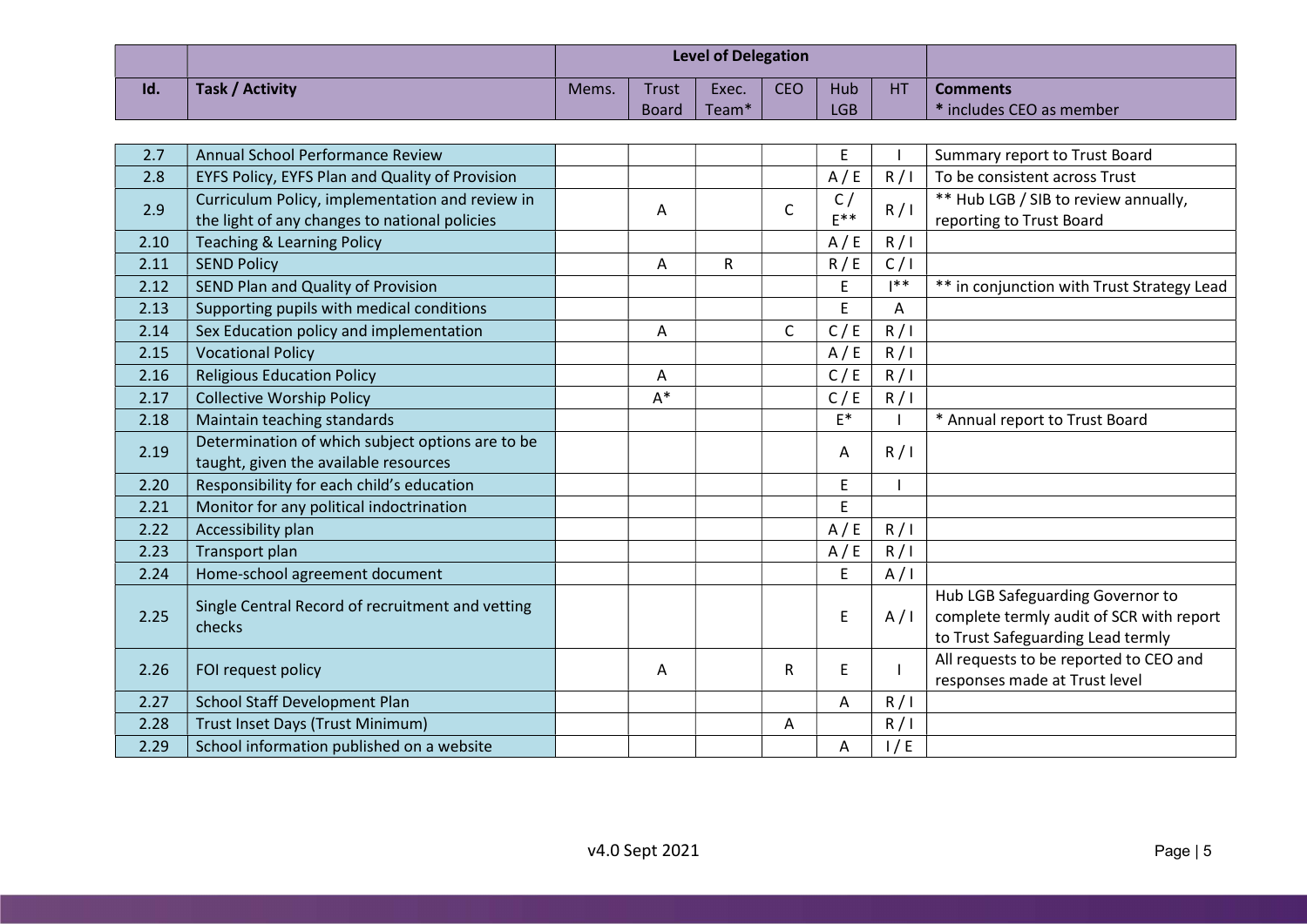|     |                 |       |              | <b>Level of Delegation</b> |            |     |    |                                     |
|-----|-----------------|-------|--------------|----------------------------|------------|-----|----|-------------------------------------|
| Id. | Task / Activity | Mems. | Trust        | Exec.                      | <b>CEO</b> | Hub | HT | <b>Comments</b>                     |
|     |                 |       | <b>Board</b> | Team <sup>*</sup>          |            | LGB |    | <sup>*</sup> includes CEO as member |

|      | <b>3. POLICIES AND PROCEDURES</b>                                                                                            |   |              |              |              |              |                                                                                                                                                                |
|------|------------------------------------------------------------------------------------------------------------------------------|---|--------------|--------------|--------------|--------------|----------------------------------------------------------------------------------------------------------------------------------------------------------------|
| 3.1  | <b>Trust Vision and Ethos</b>                                                                                                | Α | $R^*$        | C            | $\mathsf{C}$ | $\mathsf{C}$ | * in conjunction with Trust Strategy Lead                                                                                                                      |
| 3.2  | Trust icon and branding                                                                                                      | A | $\mathsf{R}$ | $\mathsf{C}$ | $\mathsf{C}$ | $\mathsf{C}$ |                                                                                                                                                                |
| 3.3  | <b>Admissions Procedure</b>                                                                                                  | Α |              |              |              |              | All pupils admitted via Local Authority<br>referrals procedure and Schools' SLAs                                                                               |
| 3.4  | Allocation of places                                                                                                         |   |              |              |              | A/I          |                                                                                                                                                                |
| 3.5  | <b>Admissions Appeals</b>                                                                                                    |   |              |              |              |              | N/A                                                                                                                                                            |
| 3.6  | <b>School times</b>                                                                                                          |   |              |              | Α            | R/1          | <b>Consistency across Trust</b>                                                                                                                                |
| 3.7  | School terms and holidays                                                                                                    |   |              |              | A            | R/1          | Consistency across Trust via Headteacher<br><b>Operational Group</b>                                                                                           |
| 3.8  | Change / expansion of school age range                                                                                       | A |              | C            | $\mathsf C$  | R/1          |                                                                                                                                                                |
| 3.9  | Expansion of school (PAN or NOR)                                                                                             | A |              | $\mathsf{C}$ | $\mathsf{C}$ | R/1          |                                                                                                                                                                |
| 3.10 | Extension of school provision (Nursery)                                                                                      | A |              | C            | C            | R/1          |                                                                                                                                                                |
| 3.11 | <b>Complaints Policy</b>                                                                                                     | A | R / E        | $\mathsf{C}$ | C/1          | $\mathsf C$  |                                                                                                                                                                |
| 3.12 | <b>Complaints Appeals</b>                                                                                                    |   |              |              | $A^*$        | R            | * Panel from Hub LGB                                                                                                                                           |
| 3.13 | Complaints Appeals when investigated by Hub<br>LGB / SIB                                                                     |   | $A^*$        |              | R            |              | * Panel from Exec Team or Trust Board                                                                                                                          |
| 3.14 | <b>Attendance Policy and Plan</b>                                                                                            |   | $\mathsf{C}$ | C            | Α            | R/1          | Consistency across Trust via Headteacher<br><b>Operational Group</b>                                                                                           |
| 3.15 | Single Equality Act Policy (information and<br>objectives) at Trust level and implement via<br>schools' Equality Action Plan | A |              | R            | C/E          | C/1          |                                                                                                                                                                |
| 3.16 | <b>GDPR</b> policy                                                                                                           | A | $\mathsf{R}$ | $\mathsf{C}$ | C/E          | C/1          |                                                                                                                                                                |
| 3.17 | <b>Data Protection Officer</b>                                                                                               |   | A            |              |              |              | Trust wide appointment - external                                                                                                                              |
| 3.18 | Child Protection Policy including Prevent Duty                                                                               | Α |              |              | $A^*/E$      | R/1          | * Trust framework policy to be<br>customised by each school<br>Termly monitoring plus annual report to<br><b>HUB LGB</b><br>Report to Trust Board as necessary |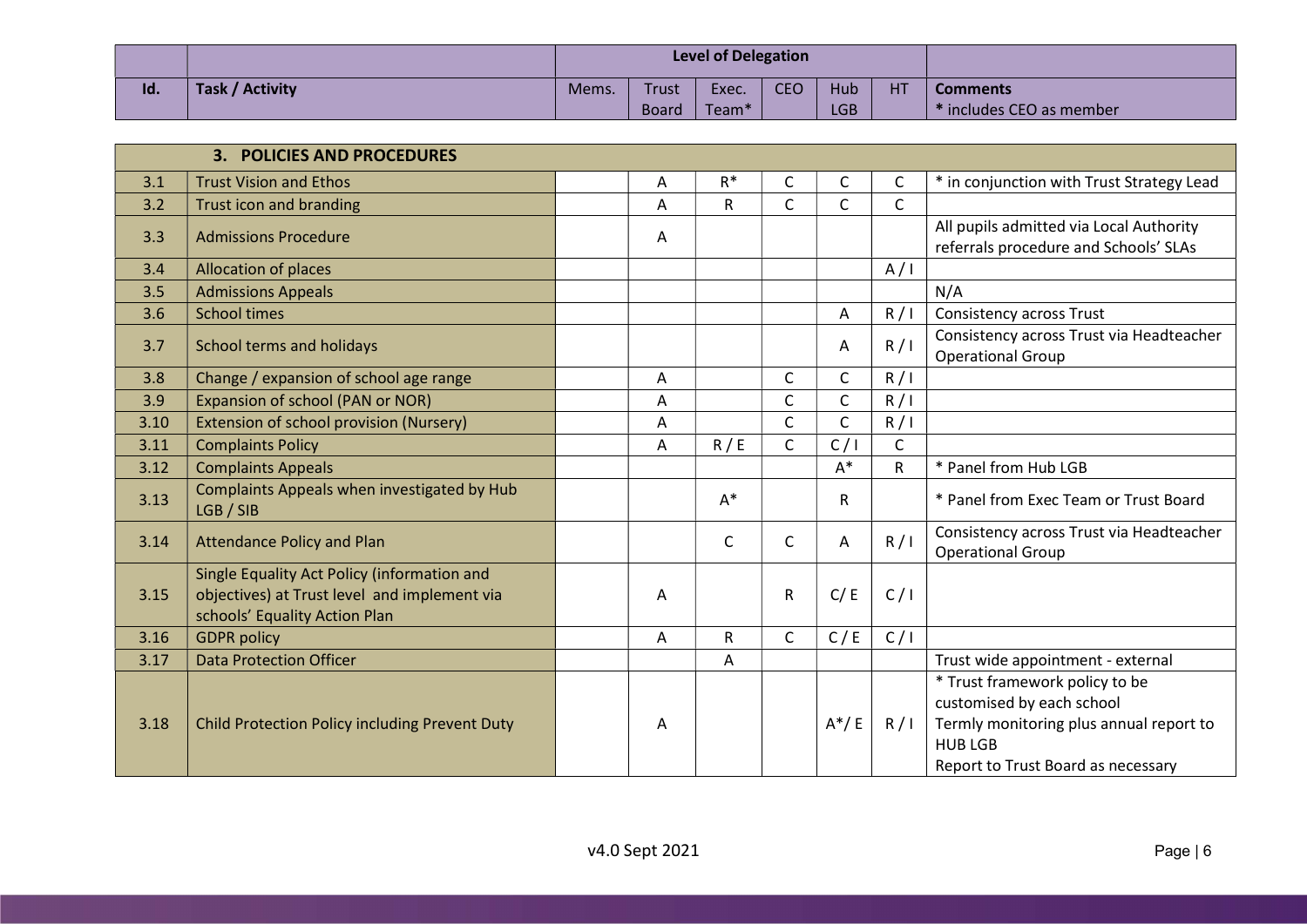|     |                 |       |       | <b>Level of Delegation</b> |            |            |    |                          |
|-----|-----------------|-------|-------|----------------------------|------------|------------|----|--------------------------|
| Id. | Task / Activity | Mems. | Trust | Exec.                      | <b>CEO</b> | Hub        | HT | <b>Comments</b>          |
|     |                 |       | Board | Team <sup>*</sup>          |            | <b>LGB</b> |    | * includes CEO as member |

| 3.19 | Child Protection Procedures for dealing with<br>allegations of abuse against staff including referral<br>to LADO                                                                                           |       |              |              | A              | ${\sf R}$ | HT to inform Hub LGB / SIB Safeguarding<br>Lead and Trust Safeguarding Lead                         |
|------|------------------------------------------------------------------------------------------------------------------------------------------------------------------------------------------------------------|-------|--------------|--------------|----------------|-----------|-----------------------------------------------------------------------------------------------------|
| 3.20 | <b>Relational Behaviour Policy</b>                                                                                                                                                                         | Α     | $\mathsf{C}$ | $\mathsf{R}$ | $A^*/E$        | R/1       | * Trust framework policy to be<br>customised by each school to suit their<br>specific circumstances |
| 3.21 | <b>Short-term Exclusion</b>                                                                                                                                                                                |       |              |              | E              | A/I       |                                                                                                     |
| 3.22 | Return after short-term exclusion                                                                                                                                                                          |       |              |              | E              | A/I       |                                                                                                     |
| 3.23 | <b>Permanent Exclusions</b>                                                                                                                                                                                | $C^*$ |              | $C^*$        | Α              | R/1       | * Hub LGB to inform CEO and Trust Board                                                             |
| 3.24 | <b>Appeals against Permanent Exclusions</b>                                                                                                                                                                | A     |              |              |                |           | May involve external panel                                                                          |
| 3.25 | Review any Permanent Exclusions and Fixed Term<br>exclusions where the student is either excluded<br>for more than 15 days in total in a term or would<br>lose the opportunity to sit a public examination |       |              |              | A/E            | R/1       | Hub LGB / SIB to report to Trust Board                                                              |
| 3.26 | Review the level of exclusions in each school                                                                                                                                                              |       |              |              | E              |           | Termly monitoring with report to Hub<br>LGB / SIB and Trust Board                                   |
| 3.27 | <b>Acceptable Use Policy</b>                                                                                                                                                                               |       | C            |              | A/E            | R/1       | Acceptable Use consistent across schools                                                            |
| 3.28 | <b>Social Media Policy</b>                                                                                                                                                                                 |       | C            |              | A/E            | R/1       | Social Media consistent across schools                                                              |
| 3.29 | School prospectus                                                                                                                                                                                          |       |              |              | A              | R/1       |                                                                                                     |
| 3.30 | School website                                                                                                                                                                                             |       |              |              | Α              | R/1       |                                                                                                     |
| 3.31 | School icon & branding                                                                                                                                                                                     |       |              |              | $\overline{A}$ | R/1       |                                                                                                     |
| 3.32 | School uniform - where in place                                                                                                                                                                            |       |              |              | Α              | R/1       |                                                                                                     |
| 3.33 | <b>Charging Policy</b>                                                                                                                                                                                     |       | C            |              | $A^*$          | R/1       | * Consistency needed across Trust<br><b>Headteacher Operational Group</b><br>consulted              |
| 3.34 | <b>School Trips Policy</b>                                                                                                                                                                                 |       | C            |              | $A^*$          | R/1       | * Consistency needed across Trust<br><b>Headteacher Operational Group</b><br>consulted              |
| 3.35 | <b>Extended services on-site</b>                                                                                                                                                                           |       |              |              | Α              | R/1       |                                                                                                     |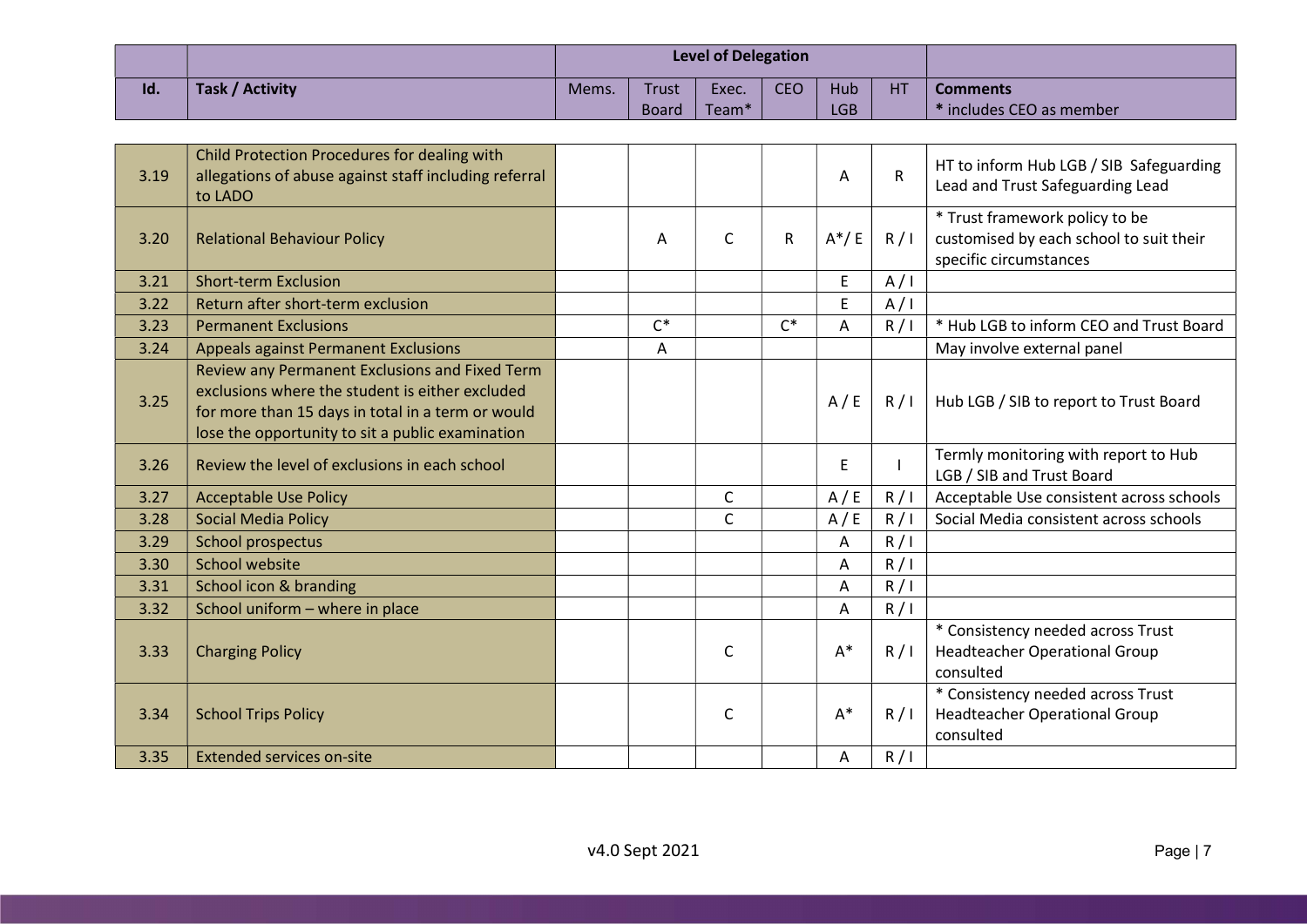|     |                 |       |              | <b>Level of Delegation</b> |            |     |    |                          |
|-----|-----------------|-------|--------------|----------------------------|------------|-----|----|--------------------------|
| Id. | Task / Activity | Mems. | Trust        | Exec.                      | <b>CEO</b> | Hub | HT | <b>Comments</b>          |
|     |                 |       | <b>Board</b> | Team <sup>*</sup>          |            | LGB |    | * includes CEO as member |

| 3.36                          | <b>Pupil Premium Policy and implementation</b>                                 |  |   | $\mathsf{C}$ | E               | $A^*$         | R/1           | * Consistency needed across Trust<br>Trust Strategy Lead in consultation with<br>Headteacher Operational Group        |  |  |  |
|-------------------------------|--------------------------------------------------------------------------------|--|---|--------------|-----------------|---------------|---------------|-----------------------------------------------------------------------------------------------------------------------|--|--|--|
| 3.37                          | PE and Sport Development Plan and<br>implementation                            |  |   | $\mathsf{C}$ | E               | $A^*$         | R/1           | * Consistency needed across Trust<br>Trust Strategy Lead in consultation with<br><b>Headteacher Operational Group</b> |  |  |  |
| 3.38                          | Ensure the school meals, where provided, are<br>nutritious and value for money |  |   |              |                 |               | A/I           |                                                                                                                       |  |  |  |
| 3.39                          | Ensure the provision of FSM to qualifying pupils                               |  |   |              |                 |               | A/I           |                                                                                                                       |  |  |  |
| 4. HR POLICIES AND PROCEDURES |                                                                                |  |   |              |                 |               |               |                                                                                                                       |  |  |  |
| 4.1                           | Safety, Health and Wellbeing Policy                                            |  | Α | $\mathsf{R}$ | $\mathsf{C}$    | C/E           | C/I           | Trust framework policy to be customised<br>by each school<br>Trust Board and HUB LGB's have H&S<br>Lead Governor      |  |  |  |
| 4.2                           | <b>Whistleblowing Policy</b>                                                   |  | A | ${\sf R}$    | $\mathsf{C}$    | $\mathsf C$   | C/I           |                                                                                                                       |  |  |  |
| 4.3                           | Pay & Remuneration Policy                                                      |  | Α | R            | $\mathsf{C}$    | $\mathsf{C}$  | C/1           | Consultations as required                                                                                             |  |  |  |
| 4.4                           | Job Role Salary & Grading Policy                                               |  |   | C            | $\mathsf C$     | A/E           | R/1           | Consistency needed across Trust                                                                                       |  |  |  |
| 4.5                           | Changes to Employee Terms & Conditions or<br><b>Collective Agreements</b>      |  | Α | $\mathsf{R}$ | $\mathsf C$     | C/E           | C/I           |                                                                                                                       |  |  |  |
| 4.6                           | Adoption of Transferring Policies and Collective<br>Agreements                 |  | A |              |                 |               |               |                                                                                                                       |  |  |  |
| 4.7                           | Performance Management & Appraisal Review<br>Policy                            |  | Α |              | R/E<br>$/$  *** | R/E<br>$/$  * | R/E<br>$/1**$ | * Headteacher<br>** schools staff<br>*** any full time central staff                                                  |  |  |  |
| 4.8                           | CEO Performance Pay Award                                                      |  | A |              |                 |               |               |                                                                                                                       |  |  |  |
| 4.9                           | Headteacher Performance Pay Awards                                             |  |   | $A^*$        |                 | R/1           |               | * Panel comprising two Trustees,<br>including the Chair plus an external<br>advisor                                   |  |  |  |
| 4.10                          | <b>Teachers Annual Pay Award</b>                                               |  | Α | $\mathsf{R}$ |                 |               |               |                                                                                                                       |  |  |  |
| 4.11                          | Support Staff Annual Pay Award                                                 |  | Α | ${\sf R}$    | $\mathsf{I}^*$  |               |               | * any full time central staff                                                                                         |  |  |  |
| 4.12                          | Individual Performance Pay Awards, schools                                     |  |   | C            |                 | A             | R/1           |                                                                                                                       |  |  |  |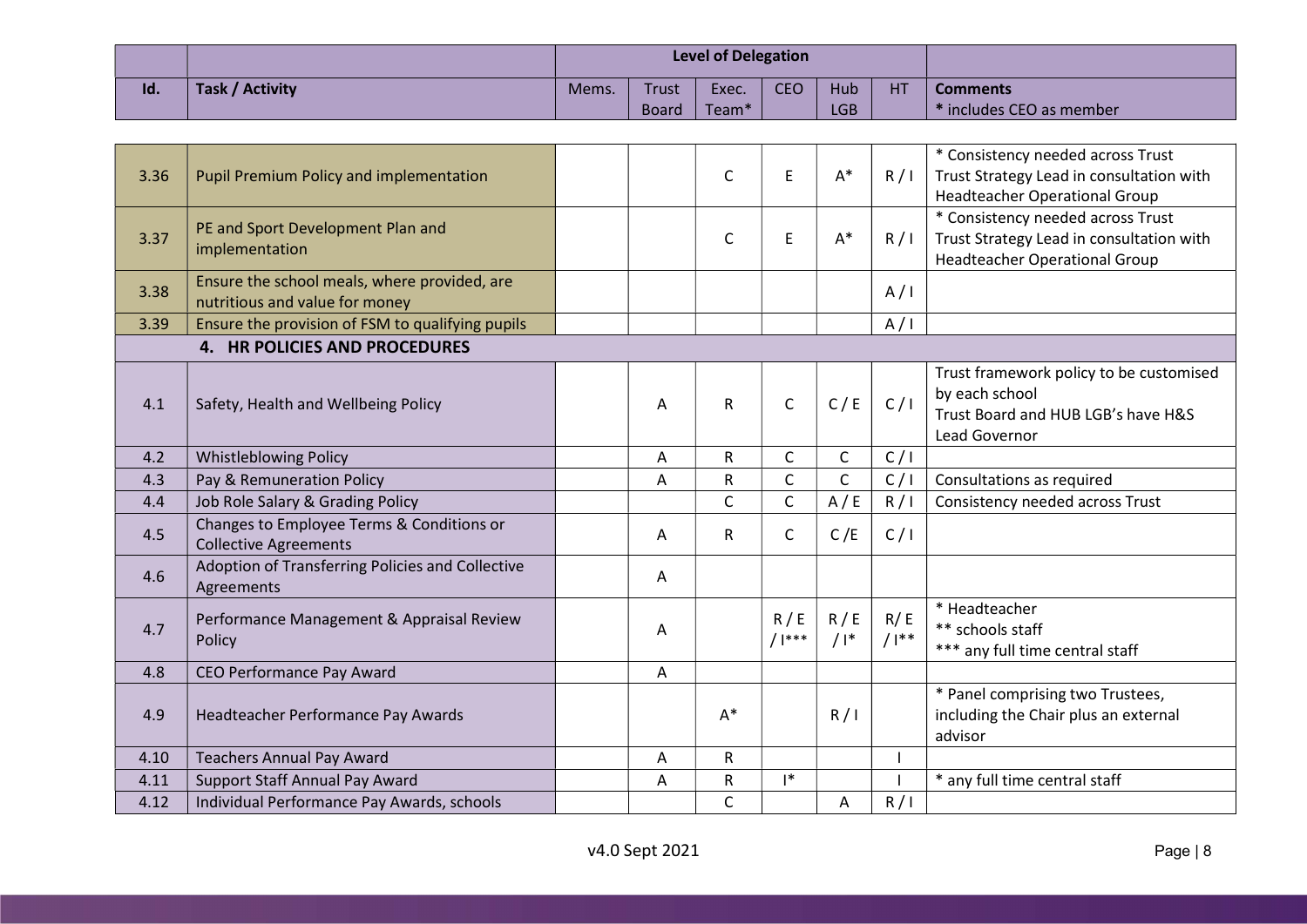|     |                 |       |              | <b>Level of Delegation</b> |            |            |    |                          |
|-----|-----------------|-------|--------------|----------------------------|------------|------------|----|--------------------------|
| Id. | Task / Activity | Mems. | <b>Trust</b> | Exec.                      | <b>CEO</b> | Hub        | HT | <b>Comments</b>          |
|     |                 |       | Board        | Team <sup>*</sup>          |            | <b>LGB</b> |    | * includes CEO as member |

| 4.13 | Individual Performance Pay Awards, full time<br>central trust                                                            |   | Α            | R/1          |              |     |                                                                                                                                                                                |
|------|--------------------------------------------------------------------------------------------------------------------------|---|--------------|--------------|--------------|-----|--------------------------------------------------------------------------------------------------------------------------------------------------------------------------------|
| 4.14 | Decisions/appeals arising out of pay policies                                                                            | Α |              |              | $A^*$        |     | * delegated to relevant Hub LGB / SIB for<br>any other staff appeals.                                                                                                          |
| 4.15 | <b>Disciplinary Policy</b>                                                                                               | A | $\mathsf{R}$ |              | C/E          | C/I |                                                                                                                                                                                |
| 4.16 | <b>Grievance Policy</b>                                                                                                  | A | $\mathsf R$  |              | C/E          | C/1 |                                                                                                                                                                                |
| 4.17 | <b>Capability Policy</b>                                                                                                 | A | R            |              | C/E          | C/1 |                                                                                                                                                                                |
| 4.18 | Re-structuring & Redundancy Policy                                                                                       | A | R            |              | R            | C/1 |                                                                                                                                                                                |
|      | 5. STAFFING                                                                                                              |   |              |              |              |     |                                                                                                                                                                                |
| 5.1  | Suspension (and return after suspension) of CEO                                                                          | A |              |              |              |     |                                                                                                                                                                                |
| 5.2  | <b>Dismissal of CEO</b>                                                                                                  | A |              |              |              |     |                                                                                                                                                                                |
| 5.3  | Headteacher appointments                                                                                                 | A | $\mathsf{C}$ | C            | R/1          |     | Selection panel from relevant Hub LGB /<br>SIB plus representation from Trust Board                                                                                            |
| 5.4  | Senior Leadership appointments                                                                                           |   |              |              | A            | R/1 | Selection panel where appropriate from<br>relevant Hub LGB / SIB                                                                                                               |
| 5.5  | Teaching and support staff appointments<br>including Supply and Agency staff                                             |   |              |              | $\mathsf{C}$ | A/I | Consultation with relevant Hub LGB / SIB<br>for teaching appointments                                                                                                          |
| 5.6  | All matters regarding the employment of school<br>based teaching and all support staff eg contract<br>variations         |   | $\mathsf{C}$ | $\mathsf{C}$ | A            | R/1 | Relevant Hub LGB / SIB to inform Board<br>of suspensions                                                                                                                       |
| 5.7  | All matters regarding the employment of full time<br>central Trust staff (shared services and central<br>administration) |   | A            | R/I          |              |     | School staff seconded part time to<br>complete Trust wide duties remain part<br>of relevant school staff - see entries<br>above                                                |
| 5.8  | Annual Appraisal and Performance management<br>of Headteacher                                                            |   |              |              | A/R          |     | Panel to comprise Chair of Trust Board,<br>Chair of relevant Hub LGB / SIB and<br>independent external advisor<br>Trust Board, excluding Chair of Board, to<br>hear any appeal |
| 5.9  | Annual Appraisal and Performance management<br>of all other school staff                                                 |   |              |              | E            | A/I | Annual report to the Hub LGB / SIB                                                                                                                                             |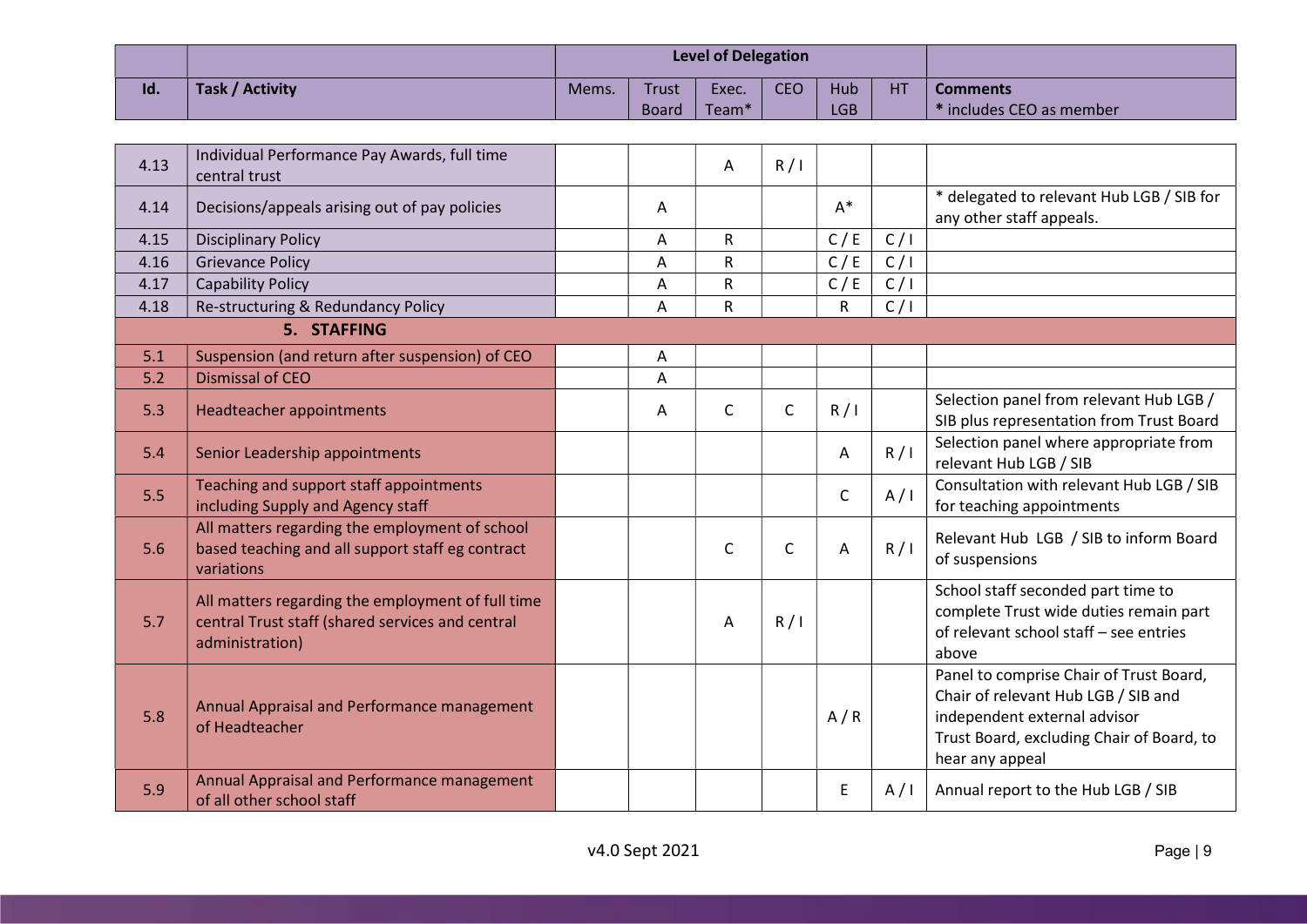|     |                        |       |              | <b>Level of Delegation</b> |            |      |                |                          |
|-----|------------------------|-------|--------------|----------------------------|------------|------|----------------|--------------------------|
| Id. | <b>Task / Activity</b> | Mems. | Trust        | Exec.                      | <b>CEO</b> | Hub  | H <sub>T</sub> | <b>Comments</b>          |
|     |                        |       | <b>Board</b> | Team <sup>*</sup>          |            | LGB. |                | * includes CEO as member |

| 5.10 | Annual Appraisal and Performance management<br>of full time central staff                                                                                |   | E            | A/I |              |     | School staff seconded part time to<br>complete Trust wide duties remain part<br>of relevant school staff - see entries<br>above |
|------|----------------------------------------------------------------------------------------------------------------------------------------------------------|---|--------------|-----|--------------|-----|---------------------------------------------------------------------------------------------------------------------------------|
| 5.11 | Suspension (and return after suspension) of<br>Headteacher                                                                                               |   | $\mathsf{C}$ |     | A/R          |     |                                                                                                                                 |
| 5.12 | <b>Dismissal of Headteacher</b>                                                                                                                          | Α | $\mathsf{C}$ |     | $\mathsf{R}$ |     | Appeal Committee to comprise Trust<br><b>Board members</b>                                                                      |
| 5.13 | Suspension (and return after suspension) of SLT                                                                                                          |   |              |     | $\mathsf C$  | A/I |                                                                                                                                 |
| 5.14 | <b>Dismissal of SLT</b>                                                                                                                                  |   |              |     | $\mathsf{C}$ | A/I |                                                                                                                                 |
| 5.15 | Suspension (and ending suspension) of teaching<br>and support staff                                                                                      |   |              |     | C            | A/I |                                                                                                                                 |
| 5.16 | Dismissal of teaching and support staff                                                                                                                  |   |              |     | C            | A/I |                                                                                                                                 |
| 5.17 | Dismissal of other school based staff                                                                                                                    |   |              |     | $\mathsf{C}$ | A/I |                                                                                                                                 |
| 5.18 | Determining staff complement, structure and<br>grades in each school                                                                                     |   |              |     | A            | R/1 | Relevant Hub LGB / SIB on<br>recommendation of the Headteacher                                                                  |
| 5.19 | Determining staff complement, structure and<br>grades - full time central Trust services                                                                 |   | A            | R/1 |              |     | School staff seconded part time to<br>complete Trust wide duties remain part<br>of relevant school staff                        |
| 5.20 | Determining dismissal payments / early<br>retirement (school based staff)                                                                                |   |              |     | Α            | R/1 | Consistent with Trust HR policy                                                                                                 |
| 5.21 | Determining dismissal payments / early<br>retirement (Trust central staff)                                                                               |   | A            | R   |              |     | Consistent with Trust HR policy                                                                                                 |
| 5.22 | Formal meetings for school based staff re<br>discipline, sickness absence and capability,<br>grievance, special leave of absence, staffing<br>adjustment |   |              |     | A            | R/1 | Ensure Executive Team are kept informed                                                                                         |
| 5.23 | Headteacher has a grievance                                                                                                                              |   | $\mathsf{C}$ |     | Α            |     | <b>Consistent with Trust Grievance Policy</b>                                                                                   |
| 5.24 | Formal meetings for full time central shared<br>service staff re discipline, sickness absence,<br>capability, grievance adjustment                       |   | Α            | R/1 |              |     | School staff seconded part time to<br>complete Trust wide duties remain part<br>of relevant school staff                        |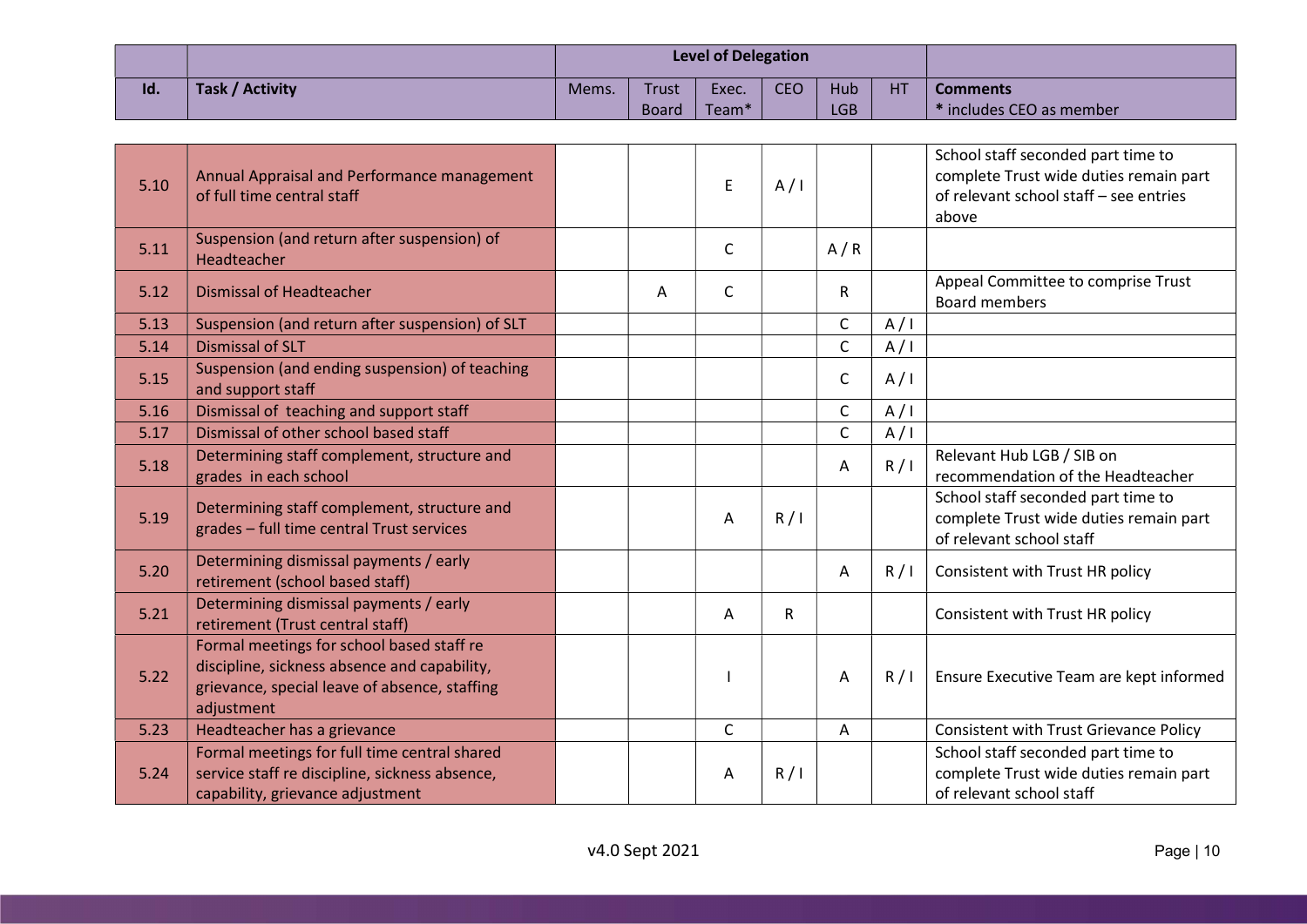|     |                 |       |              | <b>Level of Delegation</b> |            |            |    |                                       |
|-----|-----------------|-------|--------------|----------------------------|------------|------------|----|---------------------------------------|
| Id. | Task / Activity | Mems. | <b>Trust</b> | Exec.                      | <b>CEO</b> | Hub        | HT | <b>Comments</b>                       |
|     |                 |       | <b>Board</b> | Team <sup>*</sup>          |            | <b>LGB</b> |    | $\mathsf{I}^*$ includes CEO as member |

| 5.25 | Formal warnings and dismissal decisions                                                     |   |   | $A^{**}$ | $A***$       | $A^*$             | * Headteacher for school staff<br>** CEO for full time central staff, except<br>where dismissal involves the Headteacher<br>in which case *** relevant Hub LGB / SIB)<br><b>Consistent with Trust Disciplinary Policy</b>      |
|------|---------------------------------------------------------------------------------------------|---|---|----------|--------------|-------------------|--------------------------------------------------------------------------------------------------------------------------------------------------------------------------------------------------------------------------------|
| 5.26 | Determine application from employee for special<br>leave for revision etc                   |   |   |          | E            | Α                 | Line manager                                                                                                                                                                                                                   |
| 5.27 | Staffing adjustment decision to consult - school<br>staff; consider response                |   |   |          | A            | R/1               |                                                                                                                                                                                                                                |
| 5.28 | Staffing adjustment decision to consult - full time<br>central staff; consider response     |   | Α | R/1      |              |                   |                                                                                                                                                                                                                                |
| 5.29 | Redundancy of staff                                                                         | Α |   |          | $\mathsf{R}$ | R/1               |                                                                                                                                                                                                                                |
| 5.30 | <b>Restructuring of staffing</b>                                                            |   | C | C        | Α            | R/1               |                                                                                                                                                                                                                                |
| 5.31 | <b>Contracts of Employment - maintain files</b>                                             |   |   |          |              | $1**$             | ** Business Manager / HR Officer / School<br>Headteacher                                                                                                                                                                       |
| 5.32 | <b>Payroll Processing</b>                                                                   |   |   |          |              | $A^*$ /<br>$1***$ | ** Business Manager / Finance Officer<br>Any anomalies should be authorised by<br>the Chief Financial Officer<br>* New staff can only be added to the<br>payroll with the express authorisation of<br>the School's Headteacher |
| 5.33 | <b>Overtime Claims</b>                                                                      |   |   |          |              | $A^*$ /<br>$1**$  | ** Business Manager / Finance Officer<br>*School Headteacher                                                                                                                                                                   |
| 5.34 | <b>Staff Expenses and reimbursements</b>                                                    |   |   |          |              | $A^*$ /<br>$1**$  | ** Business Manager / Finance Officer<br>* School Headteacher<br>- see RoFR for details                                                                                                                                        |
|      | <b>6. FINANCIAL GOVERNANCE</b>                                                              |   |   |          |              |                   |                                                                                                                                                                                                                                |
| 6.1  | <b>Trust &amp; Academy Financial Regulations</b>                                            | A | R | C        | $\mathsf{C}$ | C/1               | Consistency across Trust via Chief<br><b>Financial Officer</b>                                                                                                                                                                 |
| 6.2  | Trust & Academy Financial Procedures including<br><b>Record of Financial Responsibility</b> |   | A | C        | C            | C/1               | Consistency across Trust via Chief<br><b>Financial Officer</b>                                                                                                                                                                 |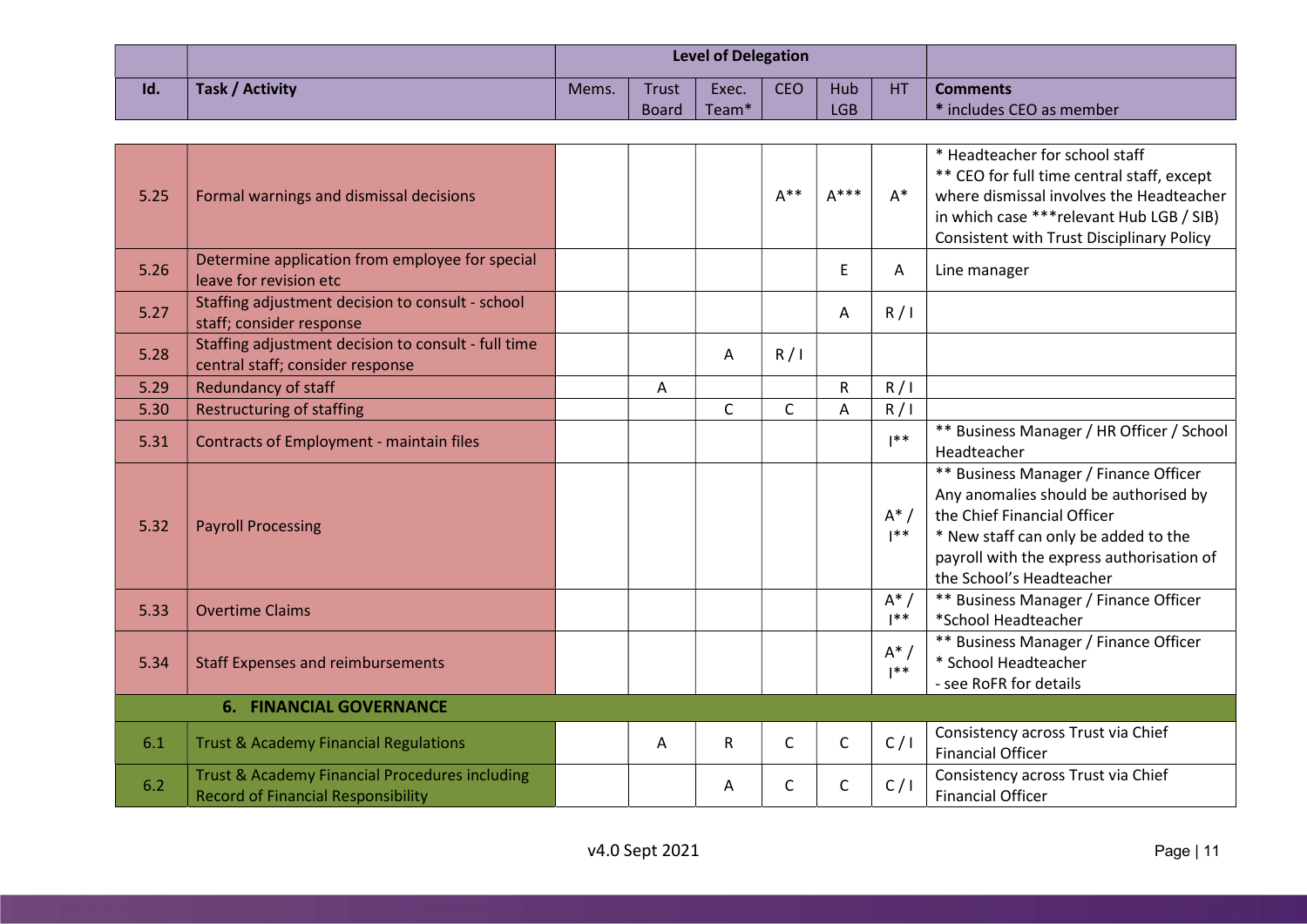|     |                 |       |              | <b>Level of Delegation</b> |     |            |    |                             |
|-----|-----------------|-------|--------------|----------------------------|-----|------------|----|-----------------------------|
| Id. | Task / Activity | Mems. | Trust        | Exec.                      | CEO | Hub        | HT | <b>Comments</b>             |
|     |                 |       | <b>Board</b> | Team <sup>*</sup>          |     | <b>LGB</b> |    | $^*$ includes CEO as member |

| 6.3  | Appoint the auditors                                            | А        |              |              |              |              |                                                                                                                        |
|------|-----------------------------------------------------------------|----------|--------------|--------------|--------------|--------------|------------------------------------------------------------------------------------------------------------------------|
| 6.4  | <b>Trust Procurement Policy</b>                                 |          | Α            | C            | $\mathsf{C}$ | $\mathsf{C}$ | Consistency across Trust via Chief<br><b>Financial Officer</b>                                                         |
| 6.5  | Trust 3 year Budget Plan                                        | A        | R            | C            | $\mathsf{C}$ | $\mathsf{C}$ | Consistency across Trust via Trust<br><b>Strategy Lead and Chief Financial Officer</b>                                 |
| 6.6  | <b>Trust 1 year Budget Plan</b>                                 | A        | R.           | C            | C            | $\mathsf{C}$ | Consistency across Trust via Chief<br><b>Financial Officer</b>                                                         |
| 6.7  | <b>Trust Monthly Management Accounts</b>                        |          | A            |              |              | $\mathsf{C}$ | Consolidated at Trust level by Chief<br>Financial Officer to report to Board                                           |
| 6.8  | <b>Trust Annual Budget Forecast Return</b>                      | Α        | R.           | S.           | C            | C            | CEO to sign and submit to the ESFA                                                                                     |
| 6.9  | <b>Trust Interim Year End Accounts</b>                          | A        | R            |              |              |              | <b>Chief Financial Officer</b>                                                                                         |
| 6.10 | <b>Trust Annual Accounts</b>                                    | A        | R            | S            |              |              | <b>Chief Financial Officer</b>                                                                                         |
| 6.11 | <b>Trustees Report</b>                                          | Α        | R            | $\mathsf{S}$ |              |              |                                                                                                                        |
| 6.12 | Establish and keep under review Trust Risk<br>Register          | Α        | R / E        | C            | C            | $\mathsf{C}$ | Information from Business Manager /<br><b>Finance Officer</b>                                                          |
| 6.13 | Response to Auditor's Management Letter                         | Α        | $\mathsf{R}$ |              |              |              |                                                                                                                        |
| 6.14 | <b>Trust Accounts Return to ESFA</b>                            | A        | R.           | S            | C            | $\mathsf{C}$ |                                                                                                                        |
| 6.15 | Complete financial efficiency review across the<br><b>Trust</b> |          | E/1          |              |              |              |                                                                                                                        |
| 6.16 | School 3 year Budget Plan                                       |          |              |              | A            | $\mathsf{R}$ |                                                                                                                        |
| 6.17 | School 1 year formal Budget Plan                                | $A^{**}$ | $\mathsf{C}$ |              | $A^*$        | R/1          | * Hub LGB / SIB to approve draft to go to<br><b>Trust Board</b><br>** Trust Board gives final approval                 |
| 6.18 | Monthly school income and expenditure against<br>budget reports |          |              |              | A/E          | R/1          | Budget Holders, Business Manager /<br>Finance Officer<br>Consolidated by Chief Financial Officer to<br>report to Board |
| 6.19 | Interim/revised budget plans                                    | $A^{**}$ | С            |              | $A^*$        | 1/E          | * Minor revisions<br>** Major revisions                                                                                |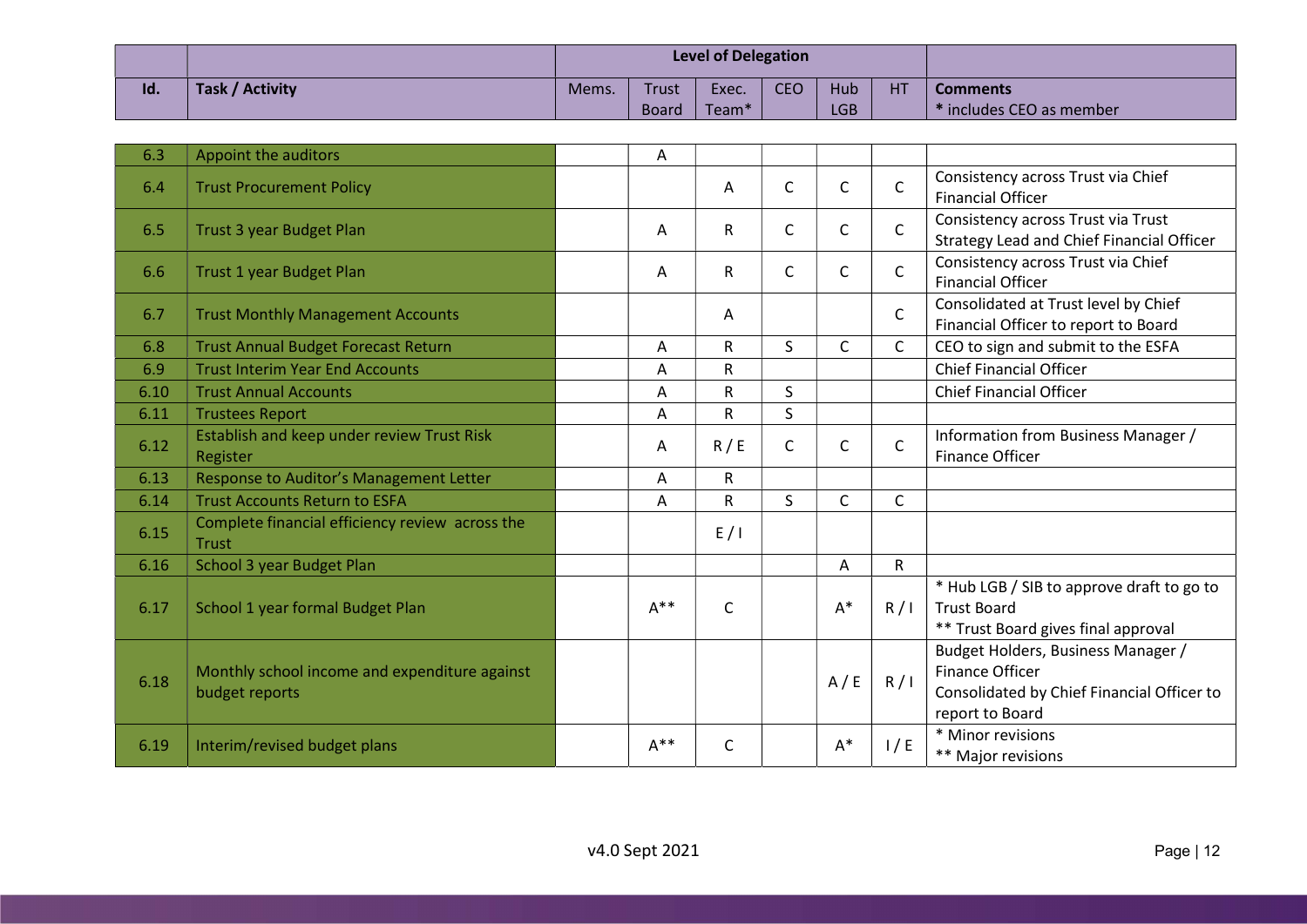|     |                 |       |              | <b>Level of Delegation</b> |            |            |    |                                       |
|-----|-----------------|-------|--------------|----------------------------|------------|------------|----|---------------------------------------|
| Id. | Task / Activity | Mems. | <b>Trust</b> | Exec.                      | <b>CEO</b> | Hub        | HT | <b>Comments</b>                       |
|     |                 |       | <b>Board</b> | Team <sup>*</sup>          |            | <b>LGB</b> |    | $\mathsf{I}^*$ includes CEO as member |

| 6.20 | <b>School Interim Year End Accounts</b>                                           |          |   | A       | R/1          | Business Manager / Finance Officer<br>Collated by Chief Financial Officer to<br>report to Board                                      |
|------|-----------------------------------------------------------------------------------|----------|---|---------|--------------|--------------------------------------------------------------------------------------------------------------------------------------|
| 6.21 | Complete financial efficiency review within the<br>school                         |          |   | E       |              | Lead by Business Manager / Finance<br>Officer with input into 6.13                                                                   |
| 6.22 | Financial Benchmarking - annually                                                 | $F^{**}$ |   |         | 1/E          | ** Chief Financial Officer                                                                                                           |
|      | 7. FINANCIAL AUTHORISATION                                                        |          |   |         |              |                                                                                                                                      |
| 7.1  | Sales Invoices - Up to £1m                                                        |          |   |         | $A/I^*$      | * delegated to Business Manager /<br>Finance Officer<br>Chief Financial Officer to retain oversight<br>of High Needs Funding         |
| 7.2  | Sales Invoices - Over £1m                                                         | $A^*/I$  |   |         |              | * delegated to Chief Financial Officer                                                                                               |
| 7.3  | Expenditure or contracts up to Lower Limit                                        |          |   |         | $A/I^*$      | * delegated to Business Manager /<br>Finance Officer<br>- see RoFR for details and limits                                            |
| 7.4  | Expenditure or contracts from Lower Limit to<br><b>Upper Limit</b>                | $C^{**}$ |   | A       | $R/I^*$      | * delegated to Business Manager /<br>Finance Officer<br>** consult with Chief Financial Officer<br>- see RoFR for details and limits |
| 7.5  | Expenditure or contracts from Upper Limit to Find<br>a Tender Service (FTS) limit | $A^{**}$ | C | $R/I^*$ | $\mathsf{C}$ | * delegated to Business Manager /<br>Finance Officer<br>** consult with Chief Financial Officer<br>- see RoFR for details and limits |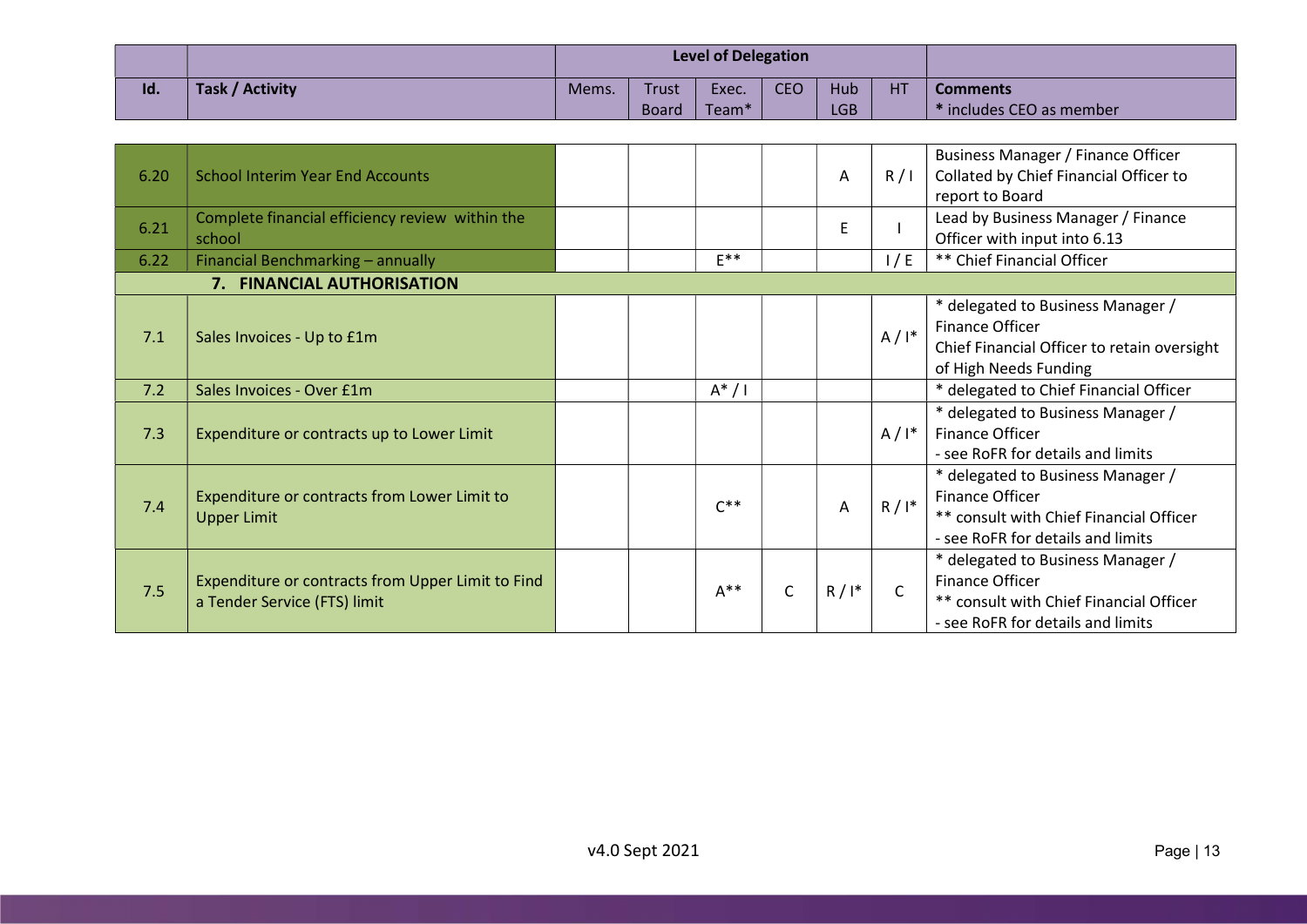|     |                 |       |              | <b>Level of Delegation</b> |            |            |    |                             |
|-----|-----------------|-------|--------------|----------------------------|------------|------------|----|-----------------------------|
| Id. | Task / Activity | Mems. | Trust        | Exec.                      | <b>CEO</b> | <b>Hub</b> | HT | <b>Comments</b>             |
|     |                 |       | <b>Board</b> | Team <sup>*</sup>          |            | <b>LGB</b> |    | $^*$ includes CEO as member |

| 7.6  | <b>Expenditure over FTS thresholds</b>                                                                             | Α            | $C^{**}/1$     |              | $\mathsf{R}$ | C            | FTS thresholds 2021 figures<br>• Goods and services £189,330<br>• Works £4,733,252<br>Some services for education are covered<br>by the 'light touch regime' with a<br>threshold of £663,540<br>** consult with Chief Financial Officer<br>- see RoFR for details and limits |
|------|--------------------------------------------------------------------------------------------------------------------|--------------|----------------|--------------|--------------|--------------|------------------------------------------------------------------------------------------------------------------------------------------------------------------------------------------------------------------------------------------------------------------------------|
| 7.7  | Liabilities, disposals (Under £1,000) or write off of<br>stock, assets or debts up to £5,000                       |              | $A^{**}$       |              | $\mathsf{R}$ | $\mathsf{C}$ | ** Chief Financial Officer<br>1% of total annual income per single<br>transaction<br>Anything above these limits must be<br>approved by Executive Team<br>- see RoFR for details                                                                                             |
| 7.8  | Liabilities, disposals (Over £1,001) or write off of<br>stock, assets or debts £5,001 up to £45,000 (ATH<br>limit) | A            | $\mathsf{R}$   | $\mathsf{S}$ | $\mathsf{C}$ | $\mathsf{C}$ | Anything above 1% of annual income or<br>£45,000 must be approved by Secretary<br>of State through the ESFA<br>Cumulatively, 5% of total annual income<br>in any one financial year per category of<br>transaction<br>- see RoFR for details                                 |
| 7.9  | Compensation payments up to £50,000                                                                                | Α            | ${\sf R}$      |              | $\mathsf{C}$ | $\mathsf{C}$ |                                                                                                                                                                                                                                                                              |
| 7.10 | Virements - Up to £5,000                                                                                           |              |                |              | C            | $A^{**}$     | ** can delegate to Business Manager /<br>Finance Officer                                                                                                                                                                                                                     |
| 7.11 | Virements - £5,001 to £20,000                                                                                      |              | A/<br>$C^{**}$ |              |              |              | ** delegated to Chief Financial Officer                                                                                                                                                                                                                                      |
| 7.12 | Virements - Over £20,001                                                                                           | $\mathsf{C}$ | Α              |              |              |              |                                                                                                                                                                                                                                                                              |
| 7.13 | Intra Company Bank Transfers - Up to £200,000                                                                      |              |                |              |              | A/<br> **    | ** delegated to Business Manager /<br>Finance Officer/ Chief Financial Officer                                                                                                                                                                                               |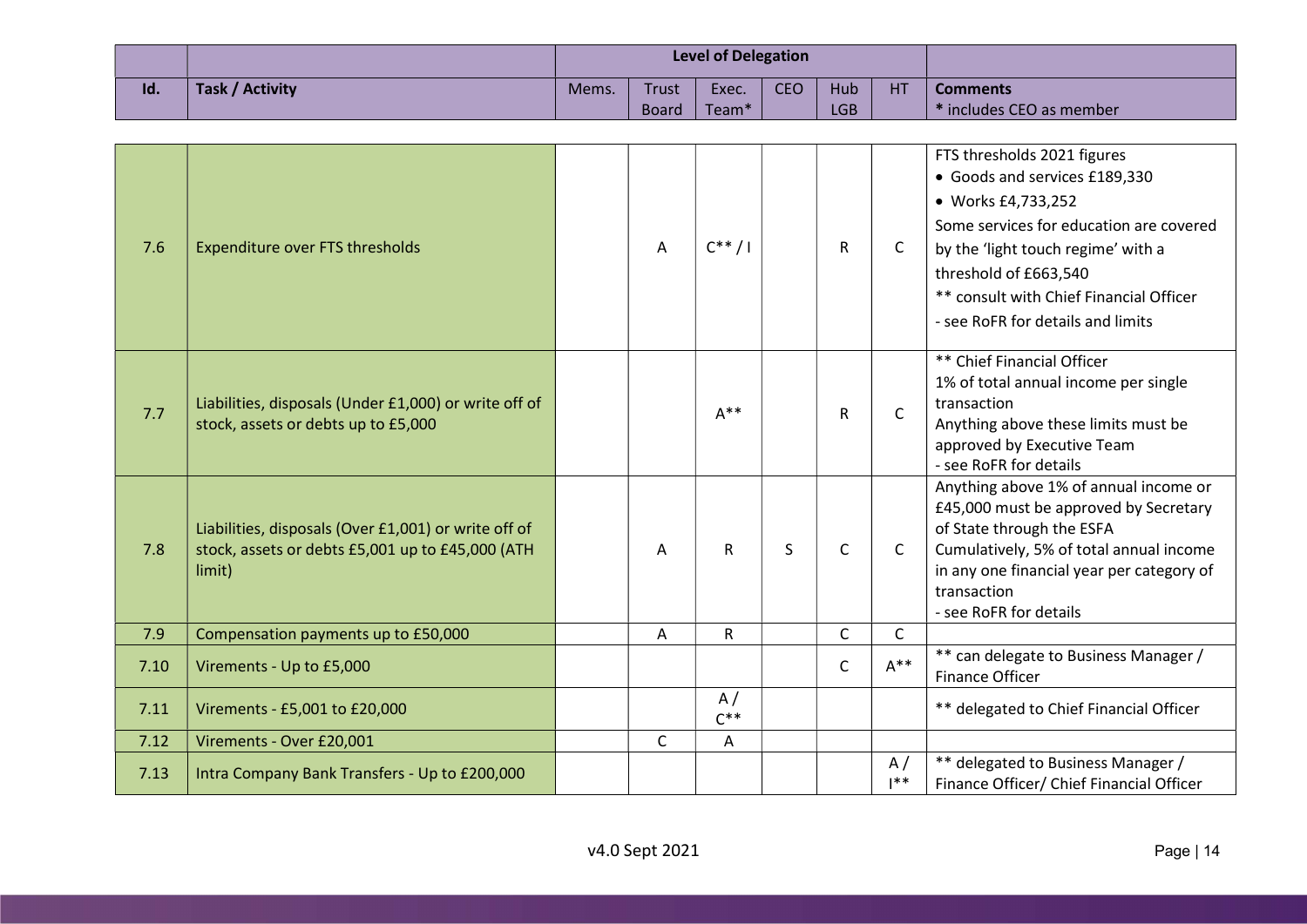|     |                 |       |       | <b>Level of Delegation</b> |            |            |                |                                      |
|-----|-----------------|-------|-------|----------------------------|------------|------------|----------------|--------------------------------------|
| Id. | Task / Activity | Mems. | Trust | Exec.                      | <b>CEO</b> | Hub        | H <sub>T</sub> | <b>Comments</b>                      |
|     |                 |       | Board | Team <sup>*</sup>          |            | <b>LGB</b> |                | $\rightarrow$ includes CEO as member |

| 7.14 | Intra Company Bank Transfers - Over £200,001                                                                  |   | $A/I^{**}$   |       |              | ** delegated to Executive Team/ Chief<br><b>Financial Officer</b>                                                                                                                                                                           |
|------|---------------------------------------------------------------------------------------------------------------|---|--------------|-------|--------------|---------------------------------------------------------------------------------------------------------------------------------------------------------------------------------------------------------------------------------------------|
| 7.15 | Intra-company recharges - Up to £200,000                                                                      |   | A/I<br>$***$ |       |              | ** delegated to Chief Financial Officer                                                                                                                                                                                                     |
| 7.16 | Intra-company recharges - Over £200,001                                                                       |   | $A/I^{**}$   |       |              | ** delegated to Executive Team                                                                                                                                                                                                              |
| 7.17 | Payment by cheque, BACs or Faster Payment - Up<br>to £150,000<br>(includes Standing orders and direct debits) |   |              |       | A/<br>$1**$  | ** Business Manager / Finance Officer<br>and authorised by School Headteacher<br>Two authorised signatures required<br>- see RoFR for details<br>All Faster Payments must have the prior<br>authorisation of the Chief Financial<br>Officer |
| 7.18 | Payment by cheque, BACs or Faster Payment -<br>Over £150,001<br>(includes Standing orders and direct debits)  |   | $A/I^{**}$   |       |              | ** Chief Financial Officer<br>Three authorised signatures required<br>- see RoFR for details<br>All Faster Payments must have the prior<br>authorisation of the Chief Financial<br>Officer                                                  |
| 7.19 | <b>Debit Card</b>                                                                                             |   | $A^{**}$     |       | $A^*$        | * Business Manager / Finance Officer<br>** Chief Financial Officer<br>Single Transaction Limit: £1,000 per card<br>Monthly Limit: £5,000 per card<br>- see RoFR for details                                                                 |
|      | 8. FINANCIAL MANAGEMENT                                                                                       |   |              |       |              |                                                                                                                                                                                                                                             |
| 8.1  | Charging and remissions policy                                                                                |   |              | A     | 1/E          | Chief Financial Officer to Report to Board<br>on effectiveness of this policy                                                                                                                                                               |
| 8.2  | <b>Enter into contracts</b>                                                                                   | A |              | $A^*$ | $\mathbf{I}$ | As per Trust Financial Policy and Financial<br>Procedures Handbook<br>* To maximum allowable level; otherwise<br>refer to Trust Board                                                                                                       |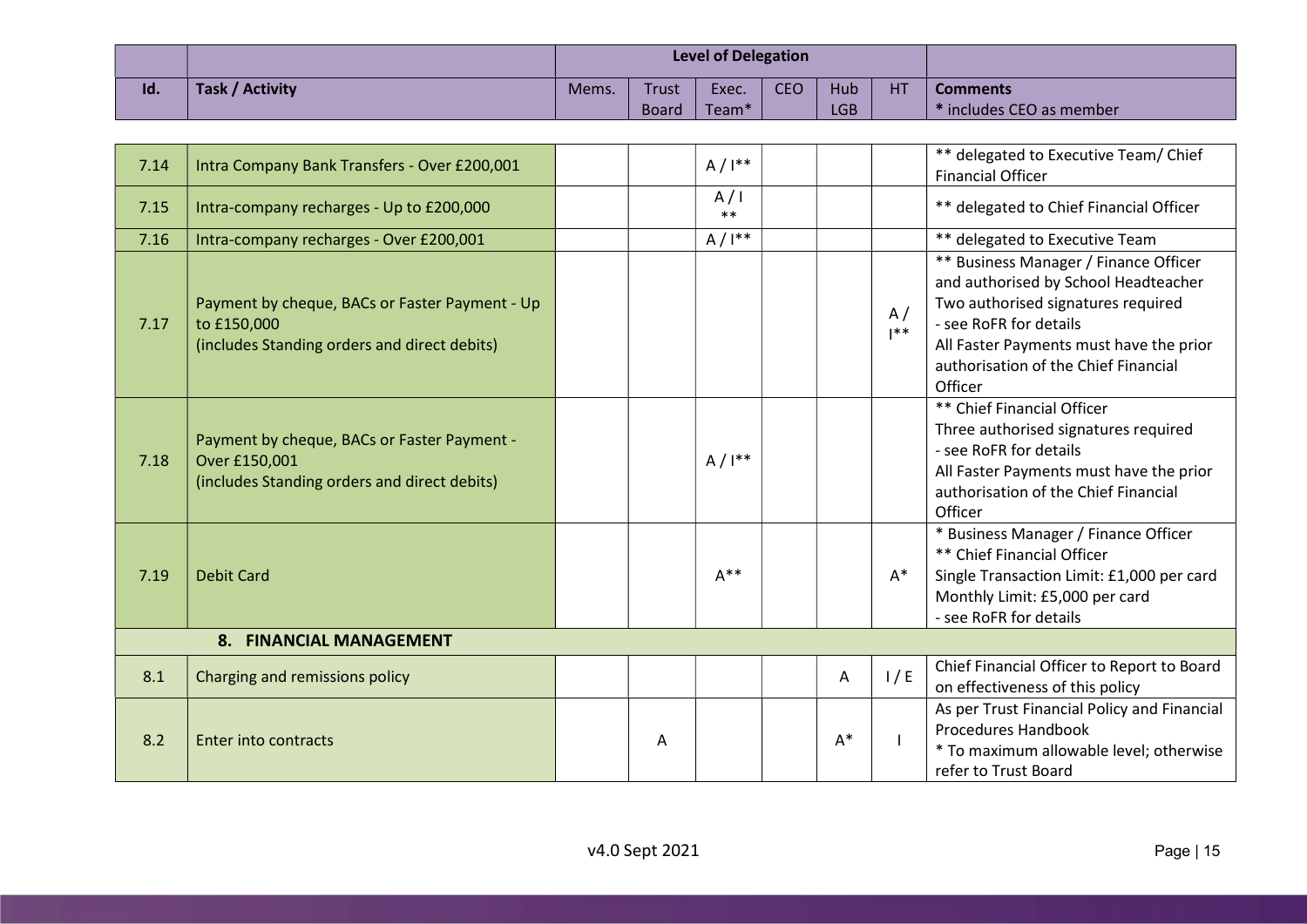|     |                 |       |              | <b>Level of Delegation</b> |     |            |    |                          |
|-----|-----------------|-------|--------------|----------------------------|-----|------------|----|--------------------------|
| Id. | Task / Activity | Mems. | Trust        | Exec.                      | CEO | Hub        | HT | <b>Comments</b>          |
|     |                 |       | <b>Board</b> | Team <sup>*</sup>          |     | <b>LGB</b> |    | * includes CEO as member |

| 8.3  | Make payments                                                  |   |              | A            |                 | As per Trust Financial Policy and Financial<br>Procedures Handbook                                                                                             |
|------|----------------------------------------------------------------|---|--------------|--------------|-----------------|----------------------------------------------------------------------------------------------------------------------------------------------------------------|
| 8.4  | Miscellaneous financial decisions                              |   |              | Α            |                 | As per Trust Financial Policy and Financial<br><b>Procedures Handbook</b>                                                                                      |
| 8.5  | <b>Capital Programmes</b>                                      | A | $\mathsf{C}$ | $A^*$<br>R   | 1/E             | * To maximum allowable level; otherwise<br>refer to Trust Board                                                                                                |
| 8.6  | Income generation                                              |   |              | A/E          | $\mathbf{I}$    | Income generated belongs to the HUB<br>LGB / SIB and thence to the individual<br>school                                                                        |
| 8.7  | Collection and receipt of cash and cheques                     |   |              |              | $A^{**}$ /<br>H | ** Business Manager / Finance Officer /<br>Finance Assistant in conjunction with<br><b>Chief Financial Officer</b>                                             |
| 8.8  | Banking of cash and cheques                                    |   |              |              | $A^{**}$ /<br>I | ** Business Manager / Finance Officer /<br>Finance Assistant in conjunction with<br><b>Chief Financial Officer</b>                                             |
| 8.9  | <b>Reconciliation of bank accounts</b>                         |   |              |              | A/<br>$1**$     | ** Business Manager / Finance Officer/<br><b>Chief Financial Officer</b>                                                                                       |
| 8.10 | Petty cash transactions                                        |   |              |              | A/<br>$1**$     | ** Business Manager / Finance Officer /<br><b>Finance Assistant</b><br>Maximum Petty Cash Held On-Site (In-<br>Hand): £500 Maximum Individual<br>Payment: £100 |
| 8.11 | Income collected via 3rd party organisations (eg<br>Arbor)     |   |              |              | A/<br>$1**$     | ** Business Manager / Finance Officer /<br><b>Chief Financial Officer</b><br>- see RoFR for details                                                            |
| 8.12 | Trust Balance Sheet Reserves - Up to £50,000                   |   | Α            | $\mathsf R$  | C/1             | - see RoFR for details                                                                                                                                         |
| 8.13 | Trust Balance Sheet Reserves - Between £50,001<br>and £250,000 | A | R            | $\mathsf{C}$ | C/1             | - see RoFR for details                                                                                                                                         |
| 8.14 | Trust Balance Sheet Reserves - Over £250,001                   | A | $\mathsf{R}$ | $\mathsf{C}$ | C/1             | - see RoFR for details                                                                                                                                         |
| 8.15 | Investments                                                    |   |              | Е            |                 | Where appropriate Trust will operate<br>high interest account to hold reserves                                                                                 |